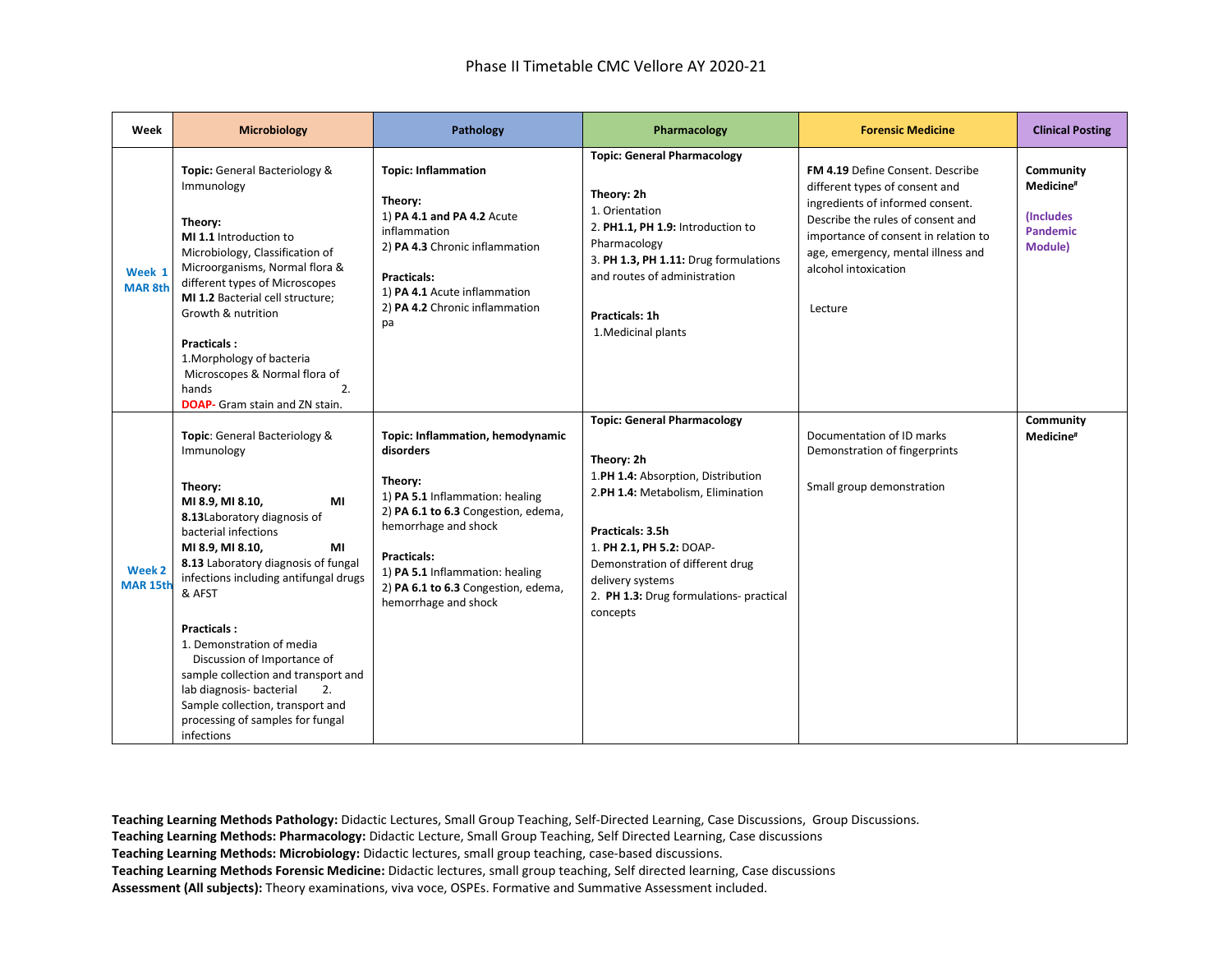| Week                         | <b>Microbiology</b>                                                                                                                                                                                                                                                                                                                                                                                                                                                                            | Pathology                                                                                                                                                                                                                          | Pharmacology                                                                                                                                                                                                                                                                                                               | <b>Forensic Medicine</b>                                                                                                                                                                                                                                                                                                                                                                                                                                  | <b>Clinical Posting</b>            |
|------------------------------|------------------------------------------------------------------------------------------------------------------------------------------------------------------------------------------------------------------------------------------------------------------------------------------------------------------------------------------------------------------------------------------------------------------------------------------------------------------------------------------------|------------------------------------------------------------------------------------------------------------------------------------------------------------------------------------------------------------------------------------|----------------------------------------------------------------------------------------------------------------------------------------------------------------------------------------------------------------------------------------------------------------------------------------------------------------------------|-----------------------------------------------------------------------------------------------------------------------------------------------------------------------------------------------------------------------------------------------------------------------------------------------------------------------------------------------------------------------------------------------------------------------------------------------------------|------------------------------------|
| Week 3<br><b>MAR</b><br>22nd | Topic: General Bacteriology &<br>Immunology<br>MI 8.9, MI 8.10, MI 8.13<br>Overview of Laboratory diagnosis of<br>viral infections<br>MI 8.9, MI 8.10, MI 8.13<br>Overview of laboratory diagnosis of<br>parasitic infections & treatment<br><b>Practicals:</b><br>1. Demonstration of morphology<br>and diagnostic methods in virology<br>2. Demonstration of sample<br>collection, stool processing<br><b>DOAP-</b> Stool Microscopy- Saline<br>Iodine preparation<br><b>Pandemic Module</b> | <b>Topic: Hemodynamic disorders</b><br>Theory:<br>1) PA 6.4, PA 6.5 Thrombosis,<br>embolism<br>2) PA 6.6 Infarction, gangrene<br><b>Practicals:</b><br>1) PA 6.4, PA 6.5 Thrombosis,<br>embolism<br>2) PA 6.6 Infarction, gangrene | <b>Topic: General Pharmacology</b><br>Theory: 3h<br>1. PH 1.7: Adverse drug reactions<br>2. PH 1.6: Pharmacovigilance<br>3. PH 1.5: Pharmacodynamics<br>Practicals: 2.5h<br>1. PH 3.4: Filling an ADR form<br>2. PH 2.4, PH 1.12: DOAP- Dose<br>calculation                                                                | FM 4.6 Describe the Laws in Relation to<br>medical practice and the duties of a<br>medical practitioner<br>FM 4.20 (partial) Describe therapeutic<br>privilege, Malingering, Therapeutic<br>Misadventure, Professional Secrecy<br>FM 4.24 Enumerate rights, privileges,<br>and duties of RMP<br>FM 4.28 Demonstrate respect to laws<br>relating to medical practice and Ethical<br>code of conduct<br>Case scenario presentation by students,<br>SGD, SDL | Community<br>Medicine <sup>#</sup> |
| Week 4<br><b>MAR 29th</b>    | Topic: General Bacteriology &<br>Immunology<br>Theory:<br>MI 1.4 Sterilization & Disinfection<br>MI 1.5 Antibiotics - Classification<br>and mechanism of action & AST<br>methods<br>Practical:<br>1 Visit to CSSD<br><b>OSPE-</b> Sterilisation & Disinfection<br>2. Demonstration of AST methods<br>and Resistance<br>Case based Small group discussion                                                                                                                                       | Topic: Cell injury and adaptation<br>Theory:<br>1) PA 2.1 to 2.4 Necrosis<br><b>Practicals:</b><br>1) PA 2.1 to 2.4 Necrosis<br>(APR 2 <sup>nd</sup> Good Friday)                                                                  | <b>Topic: General Pharmacology</b><br>Theory: 1h<br>1. PH 1.64: Drug development<br>Practicals: 3h<br>PH 1.2, PH 2.4: Therapeutic drug<br>monitoring - (50 students)<br>and<br>PH 3.7: Visit to Hospital Pharmacy,<br>Drug information, Pharmacovigilance<br>centre, drug counselling, drug<br>manufacturing (50 students) | FM 4.8 (partial) Consumer Protection<br>Act<br>FM 4.18 Describe and discuss medical<br>negligence<br>FM 4.21 Describe Products liability and<br>Medical Indemnity Insurance<br>Lecture/ Presentation of landmark<br>judgements                                                                                                                                                                                                                            | Medicine/<br>Surgery               |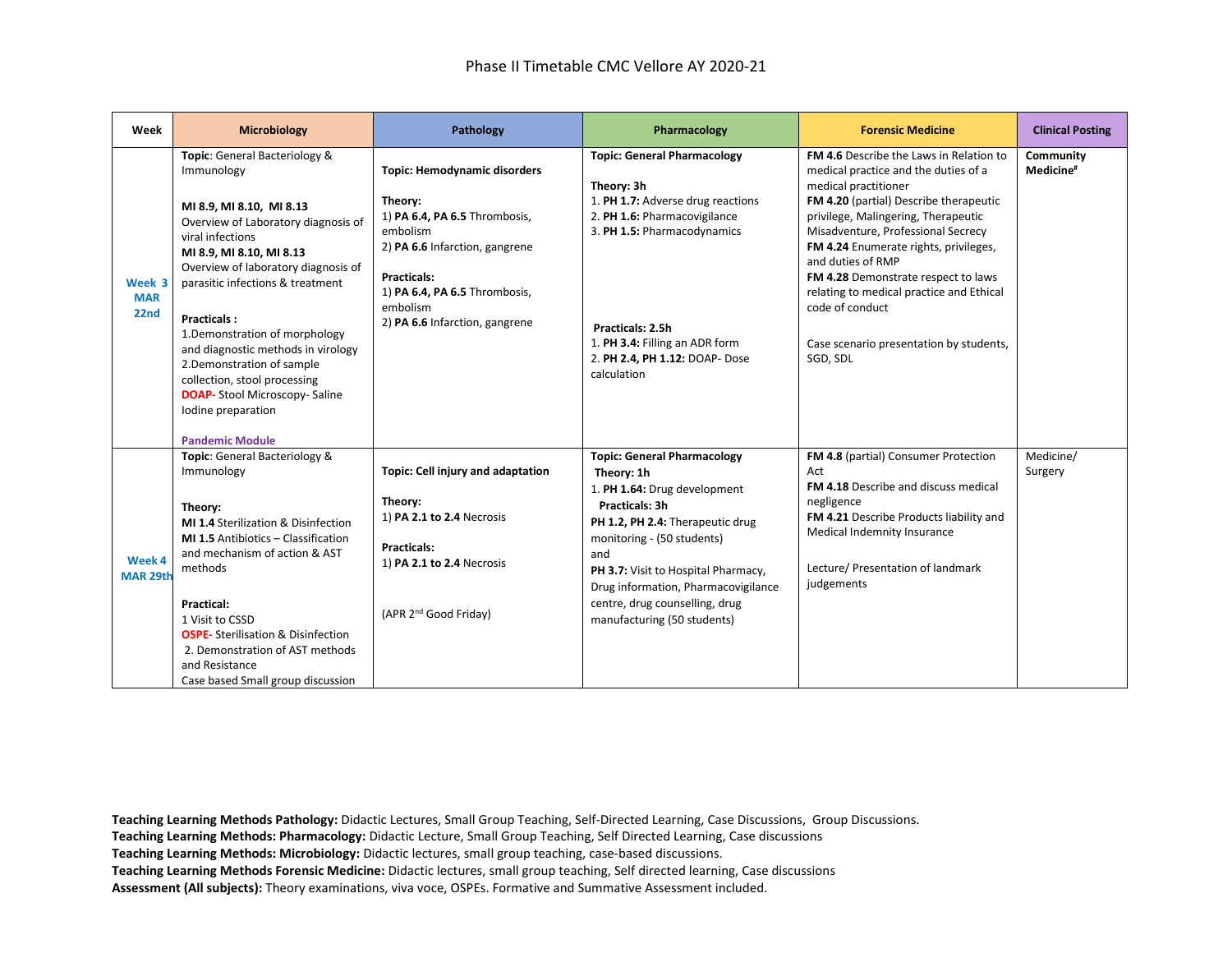| Week                     | <b>Microbiology</b>                                                                                                                                                                                                                                               | Pathology                                                                                                                                                                                                                                                                          | Pharmacology                                                                                                                                                                                                                                                                                                                                                                                         | <b>Forensic Medicine</b>                                                                                                                                                                        | <b>Clinical Posting</b>                                         |
|--------------------------|-------------------------------------------------------------------------------------------------------------------------------------------------------------------------------------------------------------------------------------------------------------------|------------------------------------------------------------------------------------------------------------------------------------------------------------------------------------------------------------------------------------------------------------------------------------|------------------------------------------------------------------------------------------------------------------------------------------------------------------------------------------------------------------------------------------------------------------------------------------------------------------------------------------------------------------------------------------------------|-------------------------------------------------------------------------------------------------------------------------------------------------------------------------------------------------|-----------------------------------------------------------------|
| Week 5<br><b>APR 5th</b> | Topic: General Bacteriology &<br>Immunology<br>Theory:<br><b>MI 1.6 Antimicrobial resistance</b><br>MI 1.6 Antiviral drugs & drug<br>resistance<br><b>Practicals:</b><br>Lab demonstration & Case based<br>small group discussion<br><b>Integration: Medicine</b> | Topic: Cell injury and Adaptation,<br>Immunopathology<br>Theory:<br>1) PA 2.5 Degeneration and<br>calcification<br>2) PA 3.1 Amyloidosis<br><b>Practicals:</b><br>1) PA 2.5 Degeneration and<br>calcification<br>2) PA 2.6 Non-neoplastic growth<br>disorder<br>PA 3.2 Amyloidosis | <b>Topic: General Pharmacology</b><br>Theory: 2.5h<br>1. PH 1.2: Evidence based medicine<br>2. PH 1.60: Pharmacogenomics<br>3. PH 1.59: Medicines management<br>Practicals: 3h<br>PH 1.2, PH 2.4: Therapeutic drug<br>monitoring -(50 students)<br>and<br>PH 3.7: Visit to Hospital Pharmacy,<br>Drug information, Pharmacovigilance<br>centre, drug counselling, drug<br>manufactuing (50 students) | <b>FM 2.4</b> Describe salient features of the<br>Organ Transplantation and The Human<br>Organ Transplant (Amendment) Act<br>2011<br>FM 3.21 (partial) Domestic Violence Act<br>2005<br>Lecture | Medicine/<br>Surgery<br>(Includes<br><b>Pandemic</b><br>Module) |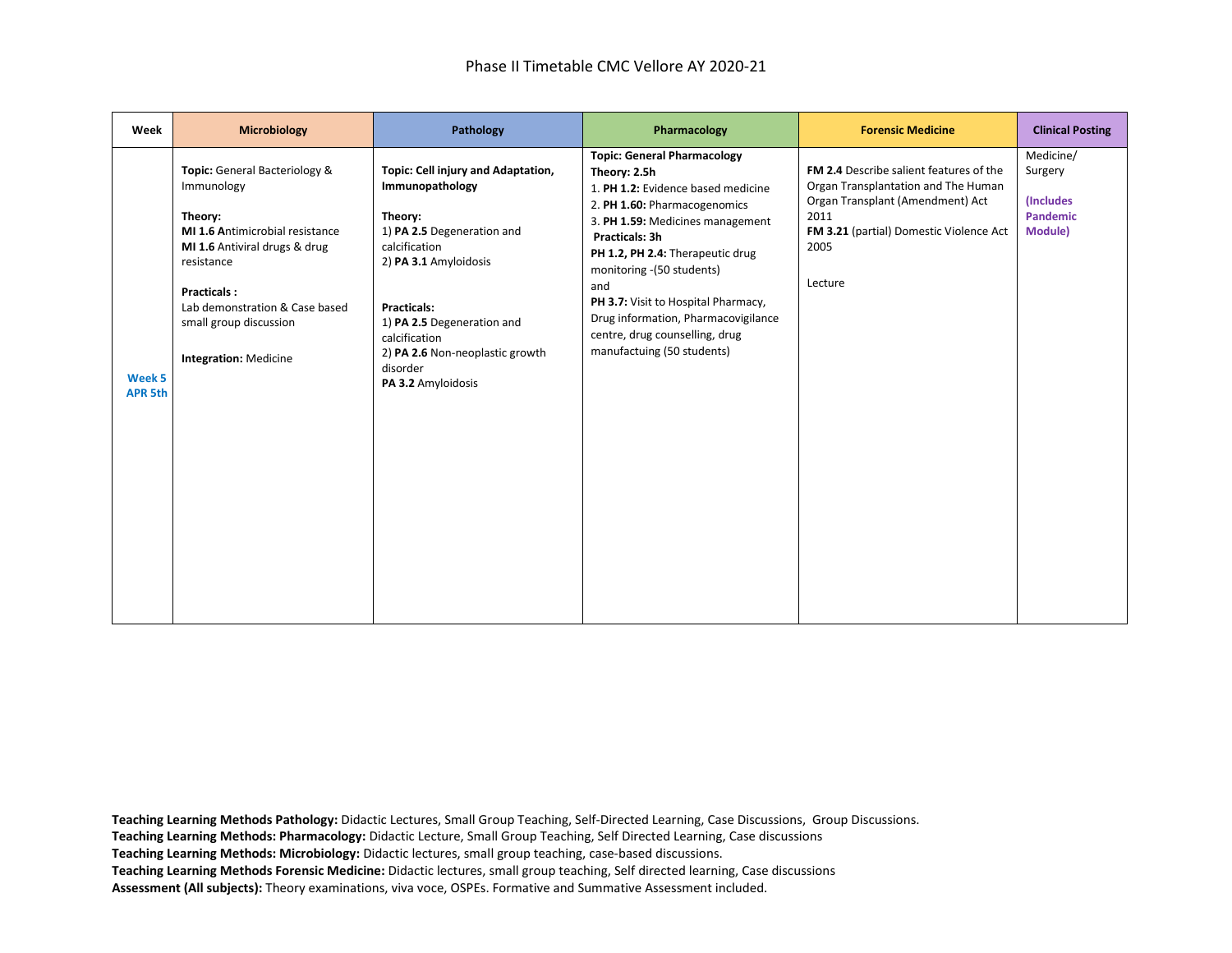| Week                          | <b>Microbiology</b>                                                                                                                                                                                                                                                                                                                                                                          | Pathology                                                                                                                                                                                                                                                             | Pharmacology                                                                                                                                                                                                                                                                                                                                                           | <b>Forensic Medicine</b>                                                                                                                                                                                                                                                                                                                                                                                                                                                                                                                                       | <b>Clinical Posting</b> |
|-------------------------------|----------------------------------------------------------------------------------------------------------------------------------------------------------------------------------------------------------------------------------------------------------------------------------------------------------------------------------------------------------------------------------------------|-----------------------------------------------------------------------------------------------------------------------------------------------------------------------------------------------------------------------------------------------------------------------|------------------------------------------------------------------------------------------------------------------------------------------------------------------------------------------------------------------------------------------------------------------------------------------------------------------------------------------------------------------------|----------------------------------------------------------------------------------------------------------------------------------------------------------------------------------------------------------------------------------------------------------------------------------------------------------------------------------------------------------------------------------------------------------------------------------------------------------------------------------------------------------------------------------------------------------------|-------------------------|
| Week 6<br><b>APR 12th</b>     | Topic: General Bacteriology &<br>Immunology<br><b>Theory</b><br>MI 1.7 Immunology: Innate and<br>adaptive immunity; Types of<br>immunity- Active and Passive<br>MI 1.8 Humoral and Cell mediated<br>immunity<br><b>Practicals</b><br>Lab demonstration & Case based<br>small group discussion<br>Integration: Pediatrics and<br>Medicine                                                     | Topic: Non-neoplastic growth<br>disorders, Neoplasia<br>Theory:<br>1) PA 2.6 Non-neoplastic growth<br>disorder<br>2) PA 7.1 Nomenclature of neoplasms<br><b>Practicals:</b><br>1)PA 2.6 Non-neoplastic growth<br>disorder<br>2) PA 7.1 Benign and malignant<br>tumors | <b>Assessment of General Pharmacology:</b><br>2 <sub>h</sub><br>Topic: Autonomic nervous system<br>Theory: 2h<br>1. PH 1.13, PH1.14: Introduction to<br>autonomic nervous system<br>2. PH 1.14: Cholinergic drugs<br>Practicals: 1.5h<br>1. PH 1.60: Pharmacoeconomics<br>2. PH 5.4: Drug counseling: cost and<br>compliance<br>3. Integration: PH 1.13:<br>Physiology | <b>Assessment: Viva/MCQs</b>                                                                                                                                                                                                                                                                                                                                                                                                                                                                                                                                   | Medicine/<br>Surgery    |
| Week 7<br>APR <sub>19th</sub> | Topic: General Bacteriology &<br>Immunology<br>Theory:<br>MI 1.8 Antigen antibody reactions<br><b>MI 1.9 Vaccines and Vaccination</b><br>Schedules; Transplantation<br>Immunology<br><b>Practicals</b><br>1. Lab demonstration of Antigen &<br>Antibody reactions- serological<br>tests commonly used in the<br>laboratory<br>2. Case based small group<br>discussion<br>3. Visit to HLA lab | <b>Topic: Neoplasia</b><br>Theory:<br>1) PA 7.2 Molecular basis of neoplasia<br>2) PA 7.3 to 7.5 Carcinogenesis<br><b>Practicals:</b><br>1) PA 7.1 Epithelial and connective<br>tissue tumors<br>2) PA 8.3 Spread of tumors and<br>laboratory diagnosis               | <b>Topic: Autonomic Nervous system</b><br>Theory: 2h<br>1. PH 1.14: Cholinergic drugs-II: Anti<br>cholinesterases<br>2. PH 1.14: Anticholinergic drugs<br>Practicals: 3.5h<br>1. PH 4.2, PH 1.14: Experimental<br>pharmacology: In vitro charts<br>2. PH 1.4, PH 1.12: Pharmacokinetic<br>concepts<br>SDL:1h<br>1. PH 1.14: Ganglion blockers                          | FM 4.7 Describe and discuss the ethics<br>related to HIV patients<br>FM 4.12 Discuss legal and ethical<br>issues in relation to stem cell research<br>FM 4.16 Describe and discuss Bioethics<br>FM 4.17 Describe and discuss ethical<br>Principles: Respect for autonomy, non-<br>malfeasance, beneficence & justice<br>FM 4.20 (partial) Human<br><b>Experimentation</b><br>FM 4.9 Describe the medico-legal<br>issues in relation to family violence,<br>violation of human rights, NHRC and<br>doctors<br><b>Integration: SGD with Biomedical</b><br>ethics | Medicine/<br>Surgery    |
| Week 8<br><b>APR 26th</b>     | <b>Integration: Pediatrics</b><br>Topic: General Bacteriology &<br>Immunology<br>Theory:                                                                                                                                                                                                                                                                                                     | <b>Topic: Neoplasia, Pigmentary</b><br>disorders, jaundice<br>Theory:                                                                                                                                                                                                 | Topic: Autonomic Nervous system,<br><b>Anti-cancer drugs</b><br>Theory: 3.5h<br>1. PH 1.13: Adrenergic drugs-I                                                                                                                                                                                                                                                         | FM 4.23 Describe modified Declaration<br>of Geneva<br>FM 4.25 Clinical research & Ethics.<br><b>Discuss human experimentation</b>                                                                                                                                                                                                                                                                                                                                                                                                                              | Medicine/<br>Surgery    |

**Teaching Learning Methods: Pharmacology:** Didactic Lecture, Small Group Teaching, Self Directed Learning, Case discussions

**Teaching Learning Methods: Microbiology:** Didactic lectures, small group teaching, case-based discussions.

**Teaching Learning Methods Forensic Medicine:** Didactic lectures, small group teaching, Self directed learning, Case discussions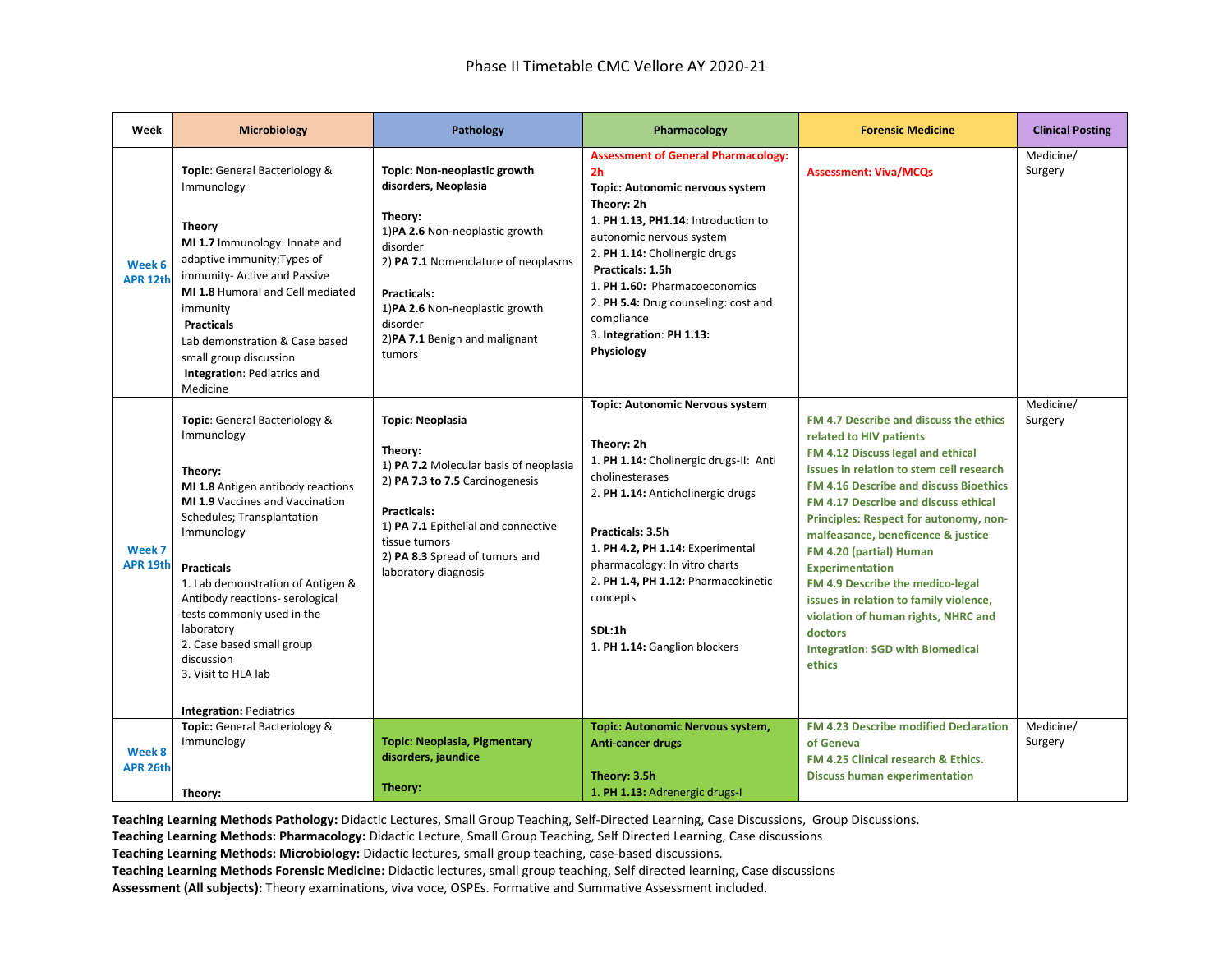| Week                              | <b>Microbiology</b>                                                                                                                                                                                                                                                                                                                                                                                                     | Pathology                                                                                                                                                                                                                      | Pharmacology                                                                                                                                                                                                                                                                                                                                                                                                                                                                      | <b>Forensic Medicine</b>                                                                                                                                                                                                                                                                                                                                                                       | <b>Clinical Posting</b> |
|-----------------------------------|-------------------------------------------------------------------------------------------------------------------------------------------------------------------------------------------------------------------------------------------------------------------------------------------------------------------------------------------------------------------------------------------------------------------------|--------------------------------------------------------------------------------------------------------------------------------------------------------------------------------------------------------------------------------|-----------------------------------------------------------------------------------------------------------------------------------------------------------------------------------------------------------------------------------------------------------------------------------------------------------------------------------------------------------------------------------------------------------------------------------------------------------------------------------|------------------------------------------------------------------------------------------------------------------------------------------------------------------------------------------------------------------------------------------------------------------------------------------------------------------------------------------------------------------------------------------------|-------------------------|
|                                   | MI 1.10 Hypersensitivity reactions<br>MI 1.10 Autoimmunity;<br>Complement system<br>Practicals:<br>Case based small group discussion<br>Integration: Rheumatology<br>Paediatrics<br>Medicine                                                                                                                                                                                                                            | 1) PA 8.1, PA 8.2 Laboratory<br>diagnosis of neoplasia<br>2) PA 2.3 and PA 25.1 Pigmentary<br>disorders and jaundice<br><b>Practicals:</b><br>1) ?TEST<br>2) PA 2.3 and PA 25.1 Pigmentary<br>disorders and jaundice           | 2. PH 1.13: Adrenergic drugs-II<br>3. PH 1.49: Anti-cancer drugs<br><b>Practicals: 2h</b><br>1. PH 4.2, PH 1.13: CAL: Experimental<br>pharmacology - Effect of drugs on dog<br><b>BP</b>                                                                                                                                                                                                                                                                                          | FM 4.26 Discuss the constitution and<br>functions of ethical committees<br>FM 4.27 Describe and discuss Ethical<br><b>Guidelines for Biomedical Research on</b><br><b>Human Subjects &amp; Animals</b><br>FM 4.30 Demonstrate ability to<br>conduct research in pursuance to<br>guidelines or research ethics<br><b>Integration: SGD with Biomedical</b><br>ethics                             |                         |
| Week 9<br><b>MAY 3rd</b>          | <b>Topic:</b> General Bacteriology &<br>Immunology<br>MI 1.11 Immunodeficiency<br>disorders<br><b>MI 2</b> Introduction to blood stream<br>infections<br><b>Formative Assessment</b><br><b>Practical:</b><br>1. Lab demonstration & Case based<br>small group discussion<br>2. Demonstration of aseptic method<br>of blood collection for blood culture<br><b>Integration: Pediatrics</b><br><b>SDL: Tumor immunity</b> | <b>Topic: Infectious diseases</b><br>Theory:<br>1) PA 26.4 Tuberculosis - I<br>2) PA 26.4 Tuberculosis - II<br>Practicals:<br>1) PA 26.4 Tuberculosis - I<br>2) PA 26.4 Tuberculosis - II<br>(MAY $10^{th}$ – $26^{th}$ leave) | <b>Topic: Autonomic Nervous system,</b><br>Immunopharmacology<br>Theory: 3h<br>1. PH 1.13: Anti-adrenergics- beta<br>blockers<br>2. PH 1.13: Anti-adrenergics- alpha<br>blockers and glaucoma<br>3. PH 1.50: Immunopharmacology<br><b>Practicals: 2.5h</b><br>1. PH 4.2, PH 1.13: CAL: Experimental<br>pharmacology - Effect of drugs on<br>rabbit eye<br>2. Integration:<br>PH 1.50: Immunosuppression in<br>transplant- Nephrology<br><b>Alignment:</b> Microbiology (week 7-9) | <b>FM 4.1 Describe Medical Ethics</b><br><b>FM 4.2 Describe the Code of Medical</b><br>Ethics 2002 conduct, Etiquette and<br>Ethics<br><b>FM 4.3</b> Describe the functions and role<br>of Medical Council of India and State<br><b>Medical Councils</b><br>FM 4.4 Describe the Indian Medical<br>Register<br>FM 4.5 Rights/privileges of a medical<br>practitioner, penal erasure<br>SDL, SGD | Medicine/<br>Surgery    |
| <b>Week 10</b><br><b>MAY 10th</b> | Topic: Cardiovascular System and<br><b>Blood</b><br><b>Theory</b><br>MI 2.1, MI 2.2, MI 2.3 Rheumatic<br>fever and Infective endocarditis<br>MI 3.3, MI 3.4 Enteric Fever &<br>Laboratory Diagnosis of Blood<br>stream Infections                                                                                                                                                                                       | <b>Topic: Cardiovascular system</b><br>Theory:<br>1) PA 27.1 and PA 27.2<br>Atherosclerosis + Aneurysm<br>2) PA 27.3 and PA 27.5 MI + cardiac<br>failure<br><b>Practicals:</b>                                                 | <b>Assessment of Pharmacology</b><br><b>Autonomic Nervous system: 1.5h</b><br><b>Topic: Cardiovascular and Renal</b><br>pharmacology<br>Theory: 2h<br>1. PH 1.27: Shock and plasma<br>expanders                                                                                                                                                                                                                                                                                   | FM 4.19 Audit: Psychiatry, CAP,<br>Pediatrics, Geriatrics, General surgery,<br>Neurosurgery, General medicine, ICU,<br>Casualty, OBG, Reproductive medicine,<br>Palliative<br>Project/Mock audit<br>SGD                                                                                                                                                                                        | Medicine/<br>Surgery    |

**Teaching Learning Methods Pathology:** Didactic Lectures, Small Group Teaching, Self-Directed Learning, Case Discussions, Group Discussions.

**Teaching Learning Methods: Pharmacology:** Didactic Lecture, Small Group Teaching, Self Directed Learning, Case discussions

**Teaching Learning Methods: Microbiology:** Didactic lectures, small group teaching, case-based discussions.

**Teaching Learning Methods Forensic Medicine:** Didactic lectures, small group teaching, Self directed learning, Case discussions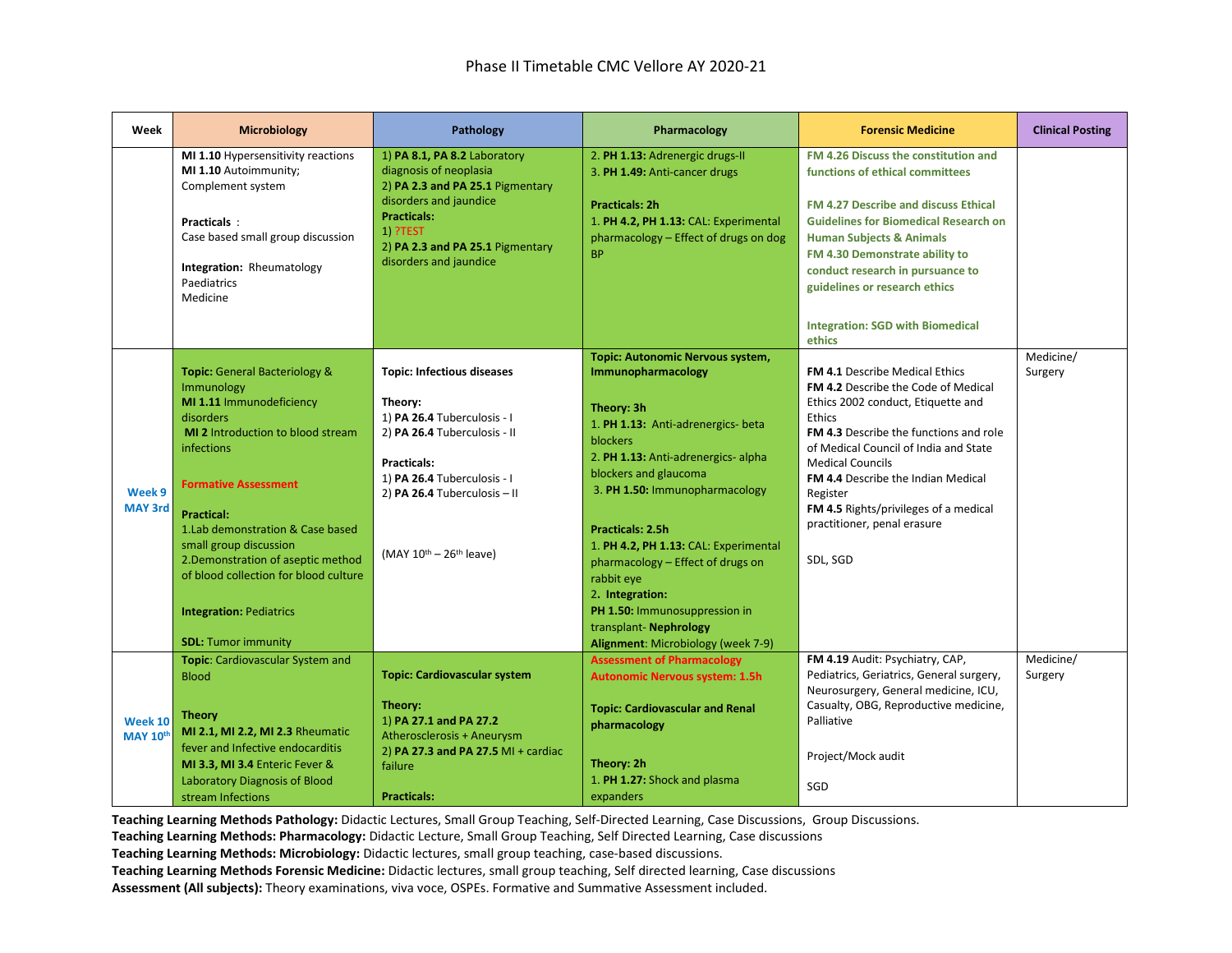| Week                     | <b>Microbiology</b>                                                                                                                                                                                                                                                                                                | Pathology                                                                                                                                                                                                                                                                                                                                                                                             | Pharmacology                                                                                                                                                                                                                                                                                                                                                                                                     | <b>Forensic Medicine</b>                                                                                                                                                                                                                                                                                                                                                                                                                                | <b>Clinical Posting</b> |
|--------------------------|--------------------------------------------------------------------------------------------------------------------------------------------------------------------------------------------------------------------------------------------------------------------------------------------------------------------|-------------------------------------------------------------------------------------------------------------------------------------------------------------------------------------------------------------------------------------------------------------------------------------------------------------------------------------------------------------------------------------------------------|------------------------------------------------------------------------------------------------------------------------------------------------------------------------------------------------------------------------------------------------------------------------------------------------------------------------------------------------------------------------------------------------------------------|---------------------------------------------------------------------------------------------------------------------------------------------------------------------------------------------------------------------------------------------------------------------------------------------------------------------------------------------------------------------------------------------------------------------------------------------------------|-------------------------|
|                          | Practicals-<br><b>DOAP-</b> Agents of Rhematic fever<br>and infective endocarditis<br><b>DOAP</b> Enteric Fever<br><b>Integration: Cardiology</b>                                                                                                                                                                  | 1) PA 27.1 and PA 27.2<br>Atherosclerosis + Aneurysm<br>2) PA 27.3 and PA 27.5 MI + cardiac<br>failure                                                                                                                                                                                                                                                                                                | 2. PH 1.24: Diuretics and antidiuretics -<br><b>Practicals: 2h</b><br>1.Integration:<br>PH 1.27: Management of OP poisoning<br>and shock -Dept of Critical Care                                                                                                                                                                                                                                                  |                                                                                                                                                                                                                                                                                                                                                                                                                                                         |                         |
| Week 11<br><b>May 17</b> |                                                                                                                                                                                                                                                                                                                    |                                                                                                                                                                                                                                                                                                                                                                                                       | Vacation                                                                                                                                                                                                                                                                                                                                                                                                         |                                                                                                                                                                                                                                                                                                                                                                                                                                                         |                         |
| Week 12<br><b>May 24</b> |                                                                                                                                                                                                                                                                                                                    |                                                                                                                                                                                                                                                                                                                                                                                                       | Vacation                                                                                                                                                                                                                                                                                                                                                                                                         |                                                                                                                                                                                                                                                                                                                                                                                                                                                         |                         |
| Week 13<br>MAY 31st      | <b>Topic:</b> Cardiovascular System and<br><b>Blood</b><br>Theory:<br>MI 2.7 HIV - Pathogenesis, Lab<br>diagnosis and management<br>MI 2.7, MI 8.2 Opportunistic - Viral<br><b>Infections</b><br><b>Practicals:</b><br>Lab demonstration & Case based<br>small group discussion<br>Integration: Infectious disease | <b>Topic: Cardiovascular system</b><br>Theory:<br>1) PA 27.4 and PA 27.6 Rheumatic<br>fever, rheumatic heart disease,<br>infective endocarditis<br>2) PA27.9 and PA 27.10 Congenital<br>heart disease + tumors<br><b>Practicals:</b><br>1) PA 27.4 and PA 27.6 Rheumatic<br>fever, rheumatic heart disease,<br>infective endocarditis<br>2) PA27.9 and PA 27.10 Congenital<br>heart disease + tumours | <b>Topic: Cardiovascular and Renal</b><br>Pharmacology<br>Theory: 3h<br>1. PH 1.24: Diuretics and antidiuretics-<br>ш<br>2. PH 1.26, PH 1.27: RAAS and<br>treatment of hypertension - I<br>3. PH 1.27: Treatment of hypertension<br>$-11$<br><b>Practicals: 2.5h</b><br>1. PH 3.1: Prescription writing*<br>2. PH 3.1, PH 3.8: Drug counseling*<br>3. PH 3.2, PH 1.10: Prescription audit*<br>*Skills assessment | FM 4.10 Describe communication<br>between doctors, public and media<br>FM 4.29 Demonstrate ability to<br>communicate appropriately with<br>media, public and doctors<br>FM 2.32 Demonstrate ability to<br>exchange information by verbal, or<br>nonverbal communication to the<br>peers, family members, law enforcing<br>agency and judiciary<br><b>Recorded roleplay</b><br><b>Roleplay by students</b><br><b>Integration: SGD with communication</b> | Medicine/<br>Surgery    |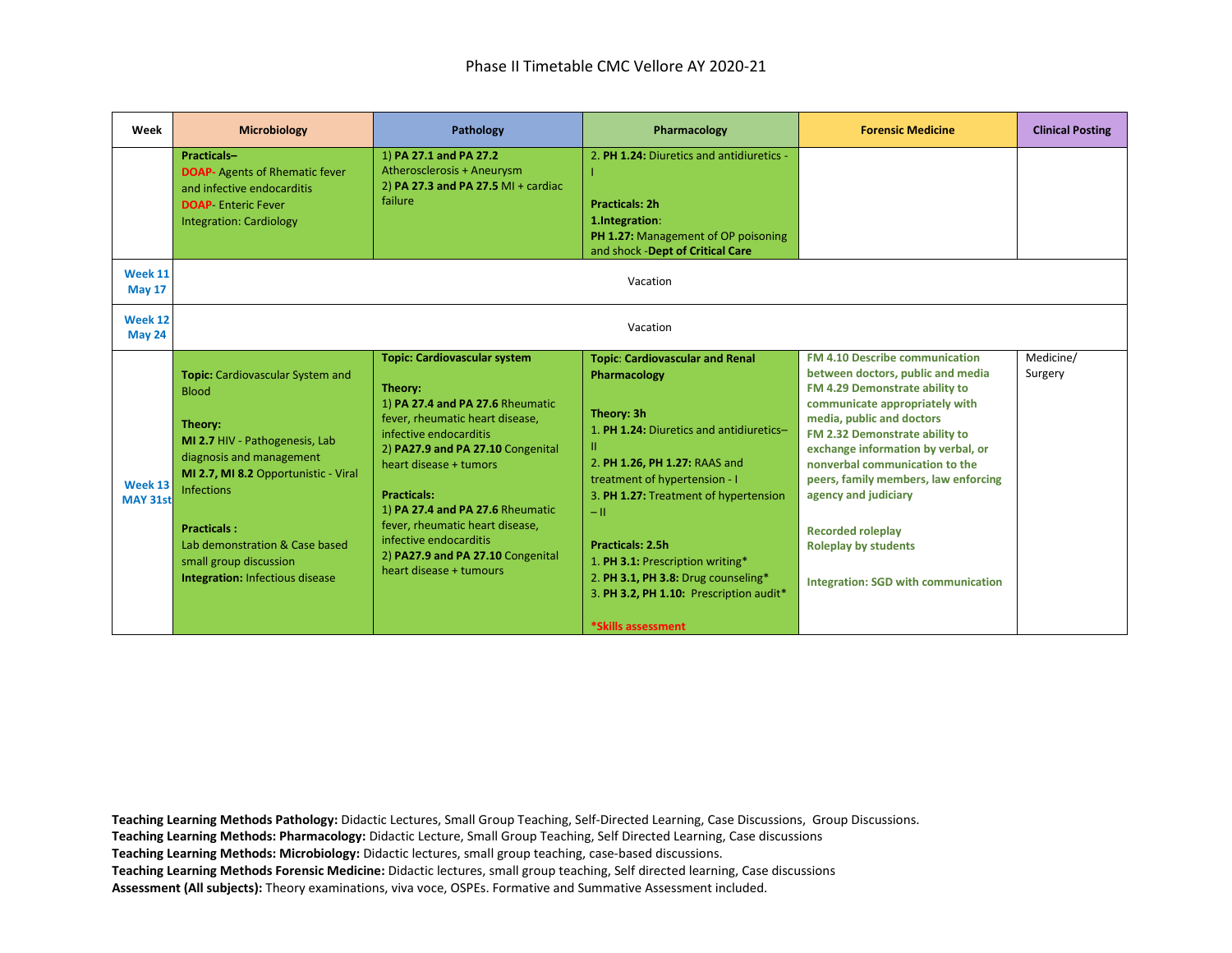| Week                      | <b>Microbiology</b>                                                                                                                                                                                                                                                                                                                                                                                | Pathology                                                                                                                                                                                                                                                                                                                 | Pharmacology                                                                                                                                                                                                                                                                                                                                                                                                               | <b>Forensic Medicine</b>                                                                                                                                                                                         | <b>Clinical Posting</b> |
|---------------------------|----------------------------------------------------------------------------------------------------------------------------------------------------------------------------------------------------------------------------------------------------------------------------------------------------------------------------------------------------------------------------------------------------|---------------------------------------------------------------------------------------------------------------------------------------------------------------------------------------------------------------------------------------------------------------------------------------------------------------------------|----------------------------------------------------------------------------------------------------------------------------------------------------------------------------------------------------------------------------------------------------------------------------------------------------------------------------------------------------------------------------------------------------------------------------|------------------------------------------------------------------------------------------------------------------------------------------------------------------------------------------------------------------|-------------------------|
| Week 14<br><b>JUN 7th</b> | Topic: Cardiovascular System and<br><b>Blood</b><br><b>GI Infections &amp; Hepatobiliary</b><br><b>Theory</b><br>MI 2.4, MI 2.5, MI 2.6 Parasitic<br><b>Agents causing Anemia</b><br>MI 3.1, MI 3.2 Diarrhea &<br>Dysentery - Agents, Pathogenesis &<br>Laboratory diagnosis<br><b>Practicals</b><br><b>DOAP-</b> agents of Malaria<br><b>Integration: Medicine</b><br><b>Summative Assessment</b> | <b>Topic: Lymphoid tissue</b><br>Theory:<br>1) PA 19.6 Spleen and thymus<br>2) PA 19.1, 19.2, 19.4 Lymph node<br><b>Practicals:</b><br>1) PA 19.7 Spleen and thymus<br>2) PA 19.3, PA 19.5 Lymph node                                                                                                                     | <b>Topic: Cardiovascular Pharmacology</b><br>Theory: 3h<br>1. PH 1.31: Hypolipidemics<br>2. PH 1.25: Coagulants and<br>anticoagulants, thrombolytics, anti-<br>platelets<br><b>Practicals: 2.5h</b><br>1. PH 3.1: Prescription writing*<br>2. PH 3.1, PH 3.8: Drug counseling*<br>3. Case discussion<br>*Skills assessment and Feedback                                                                                    | FM 4.14 Describe & discuss the<br>challenges in managing medico-legal<br>cases<br>FM 4.15 Describe the principles of<br>handling pressure<br><b>Case scenarios</b><br><b>Integration: SGD with communication</b> | OG/ Peds/ Ortho         |
| <b>Week 15</b><br>JUN14th | Topic: Gastrointestinal &<br><b>Hepatobiliary system</b><br><b>Theory</b><br>MI 3.1, MI 3.2 Bacterial Agents<br>causing diarrhoea<br>MI<br>3.1, MI 3.2 Bacterial agents causing<br>dysentry<br><b>Helicobacter-Self directed learning</b><br><b>Assignment</b><br><b>Practical</b><br><b>DOAP-</b> Agents of Diarrhoea and<br><b>Dysentery</b><br>Integration: Medicine                            | Topic: Endocrine system,<br><b>Gastrointestinal System</b><br>Theory:<br>1) PA 32.1 to 32.9 Endocrine system<br>2) PA 24.1 to 24.4 Diseases of oral<br>cavity, esophagus and stomach<br><b>Practicals:</b><br>1) PA 32.1 to 32.9 Endocrine system<br>2) PA 24.1 to 24.4 Diseases of oral<br>cavity, esophagus and stomach | <b>Topic: Cardiovascular Pharmacology#</b><br>Theory: 3h<br>1. PH 1.28: Treatment of Angina,<br>Myocardial infarction and Peripheral<br>vascular disease<br>2. PH 1.29: Congestive cardiac failure<br>3. PH 1.30: Anti-Arrhythmic drugs<br>#Aligned with Pathology (week 10-11)<br>Practicals: 2.5h<br>1. PH 3.1: Prescription writing*<br>2. PH 3.1, PH 3.8: Drug counseling*<br>3. Case discussion<br>*Skills assessment | Mock court 4, 5, 6 (16-17<br>students/group)<br>Roleplay<br>SGD                                                                                                                                                  | OG/ Peds/ Ortho         |

**Teaching Learning Methods: Pharmacology:** Didactic Lecture, Small Group Teaching, Self Directed Learning, Case discussions

**Teaching Learning Methods: Microbiology:** Didactic lectures, small group teaching, case-based discussions.

**Teaching Learning Methods Forensic Medicine:** Didactic lectures, small group teaching, Self directed learning, Case discussions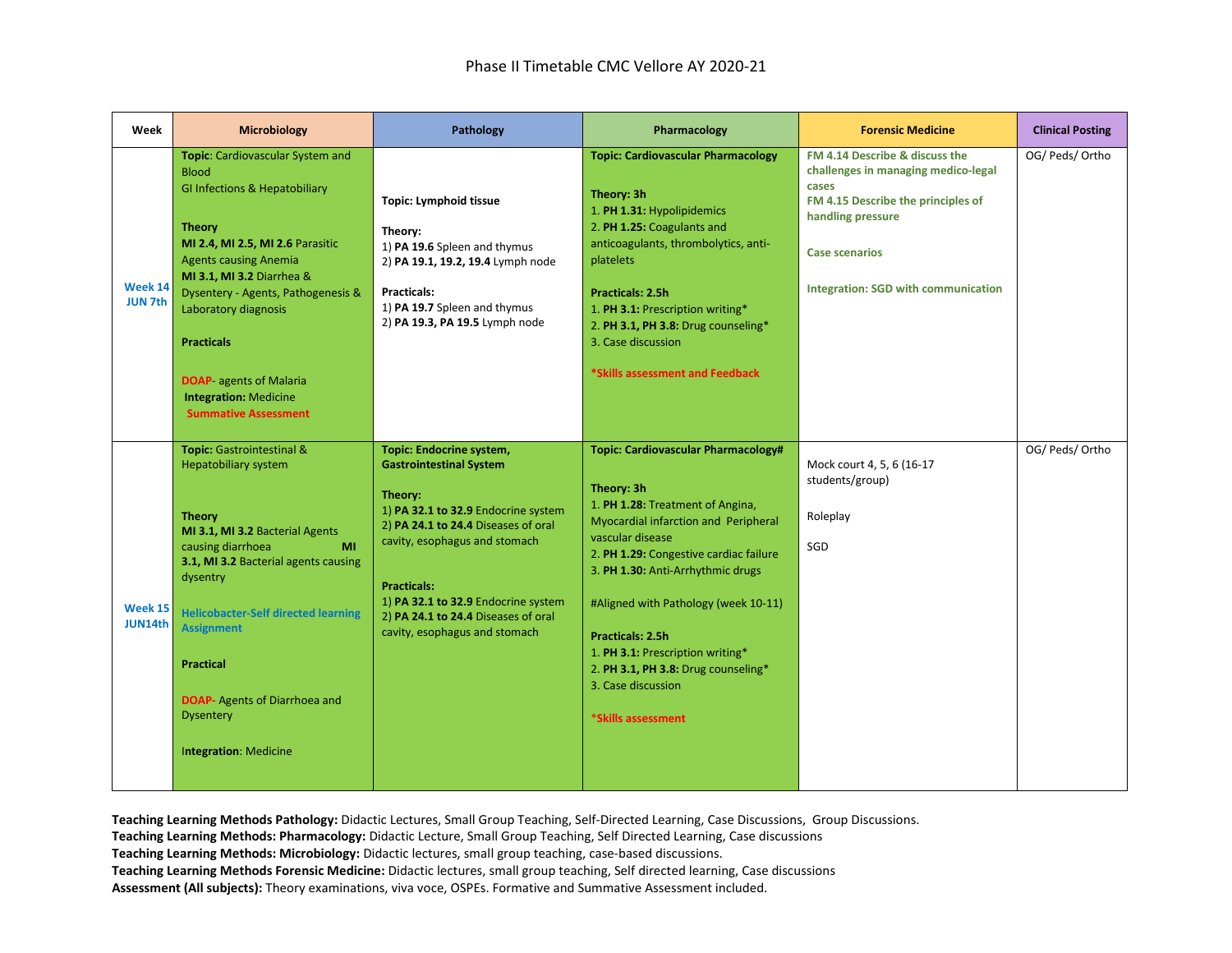| Week                              | <b>Microbiology</b>                                                                                                                                                                                                                                                                                                                                                                     | Pathology                                                                                                                                                                                                                                                                                                                               | Pharmacology                                                                                                                                                                                                                                                                                                                                                                                                                           | <b>Forensic Medicine</b>                                                                                                                                                                                                                                                                                               | <b>Clinical Posting</b> |
|-----------------------------------|-----------------------------------------------------------------------------------------------------------------------------------------------------------------------------------------------------------------------------------------------------------------------------------------------------------------------------------------------------------------------------------------|-----------------------------------------------------------------------------------------------------------------------------------------------------------------------------------------------------------------------------------------------------------------------------------------------------------------------------------------|----------------------------------------------------------------------------------------------------------------------------------------------------------------------------------------------------------------------------------------------------------------------------------------------------------------------------------------------------------------------------------------------------------------------------------------|------------------------------------------------------------------------------------------------------------------------------------------------------------------------------------------------------------------------------------------------------------------------------------------------------------------------|-------------------------|
| <b>Week 16</b><br><b>JUN 21st</b> | <b>Topic</b> Gastrointestinal &<br><b>Hepatobiliary system</b><br><b>Theory</b><br>MI 3.5 Viral agents casing<br>gastroenteritis<br>MI<br><b>3.5 Parasitic agents causing</b><br>gastroenteritis- Protozoa<br><b>Practicals:</b><br><b>DOAP-</b> Agents of Diarrhoea and<br><b>Dysentery</b><br><b>Integration: Paediatrics &amp; Medicine</b>                                          | <b>Topic: Gastrointestinal</b><br>Theory:<br>1) PA 24.5 & 24.6 Diseases of small<br>intestine and large intestine [non-<br>neoplastic]<br>2) PA 24.4 GI Tumours - I<br><b>Practicals:</b><br>1) PA 24.5 & 24.6 Diseases of small<br>intestine and large intestine [non-<br>neoplastic] includes Amoebiasis<br>2) PA 24.4 GI Tumours - I | Topic: Cardiovascular system,<br><b>Gastrointestinal system</b><br>Theory: 3h<br>1. PH 1.30: Clinical aspects of anti-<br>arrhythmics<br>2. PH 1.34: Anti-emetics, Management<br>of Diarrhoea and Inflammatory Bowel<br>disease<br><b>Practicals: 2.5h</b><br>1. PH 2.2: Preparation and counseling<br>about use of ORS<br>2. Integration: Case discussions related<br>to management of Cardiac<br>failure/angina/MI - Cardiology      | FM 3.1 (partial) Define and describe<br>Corpus delicti, establishment of identity<br>of<br>living persons including race, sex,<br>religion, complexion. Medico-legal<br>aspects of age<br>FM 3.2 (partial) Hairs, fibers,<br>dactylography, footprints, scars,<br>tattoos, poroscopy and<br>superimposition<br>Lecture | OG/ Peds/ Ortho         |
| Week 17<br><b>JUN 28th</b>        | <b>Topic: Gastrointestinal &amp;</b><br><b>Hepatobiliary system</b><br><b>Theory</b><br><b>MI 3.5 Parasitic agents causing</b><br>diarrhoea- Nematodes<br>MI 3.5 Parasitic agents causing<br>diarrhoea- Cestodes<br><b>Practicals-</b><br><b>DOAP-</b> Agents of Diarrhoea and<br><b>Dysentery</b><br><b>Integration: Neurosurgery</b><br><b>SDL: Medically important</b><br>trematodes | <b>Topic: Gastrointestinal</b><br>Theory:<br>1) PA 24.7 GI Tumours - II<br>2) PA 25.3 Viral hepatitis<br><b>Practicals:</b><br>1) PA 24.7 GI Tumours - II<br>2) PA 25.3, PA 25.6 Viral hepatitis                                                                                                                                        | <b>Assessment of Pharmacology of</b><br>cardiovascular system: 2h<br><b>Topic: Gastrointestinal system drugs</b><br>Theory:1h<br>1. PH 1.34: Acid peptic disease<br><b>Practicals: 2.5h</b><br>1. PH 3.1: Prescription writing*<br>2. PH 3.1, PH 3.8: Drug counseling<br>3. PH 3.2 PH 1.10: Prescription audit*<br>4. PH 1.34: Case discussion<br>*Skills assessment and Feedback<br><b>SDL: 1h</b><br>PH 1.34: Drugs for constipation | Mock court 1, 2, 3 (16-17<br>students/group)<br>Roleplay<br>SGD                                                                                                                                                                                                                                                        | OG/ Peds/ Ortho         |
| Week 18<br><b>JUL 5th</b>         | Topic: Gastrointestinal &<br><b>Hepatobiliary system</b><br><b>Theory</b>                                                                                                                                                                                                                                                                                                               | <b>Topic: Hepatobiliary system</b><br>Theory:<br>1) PA 25.2 to 25.5 Tumors of liver                                                                                                                                                                                                                                                     | <b>Topic: Anti-viral Pharmacology</b><br>Peripheral nervous system<br>Theory: 2h                                                                                                                                                                                                                                                                                                                                                       | FM 2.1 Define, describe, and discuss<br>death and its types<br>FM 2.2 Describe and discuss natural<br>and unnatural deaths<br>FM 2.3 Describe and discuss issues<br>related to sudden natural deaths                                                                                                                   | OG/ Peds/ Ortho         |

**Teaching Learning Methods: Pharmacology:** Didactic Lecture, Small Group Teaching, Self Directed Learning, Case discussions

**Teaching Learning Methods: Microbiology:** Didactic lectures, small group teaching, case-based discussions.

**Teaching Learning Methods Forensic Medicine:** Didactic lectures, small group teaching, Self directed learning, Case discussions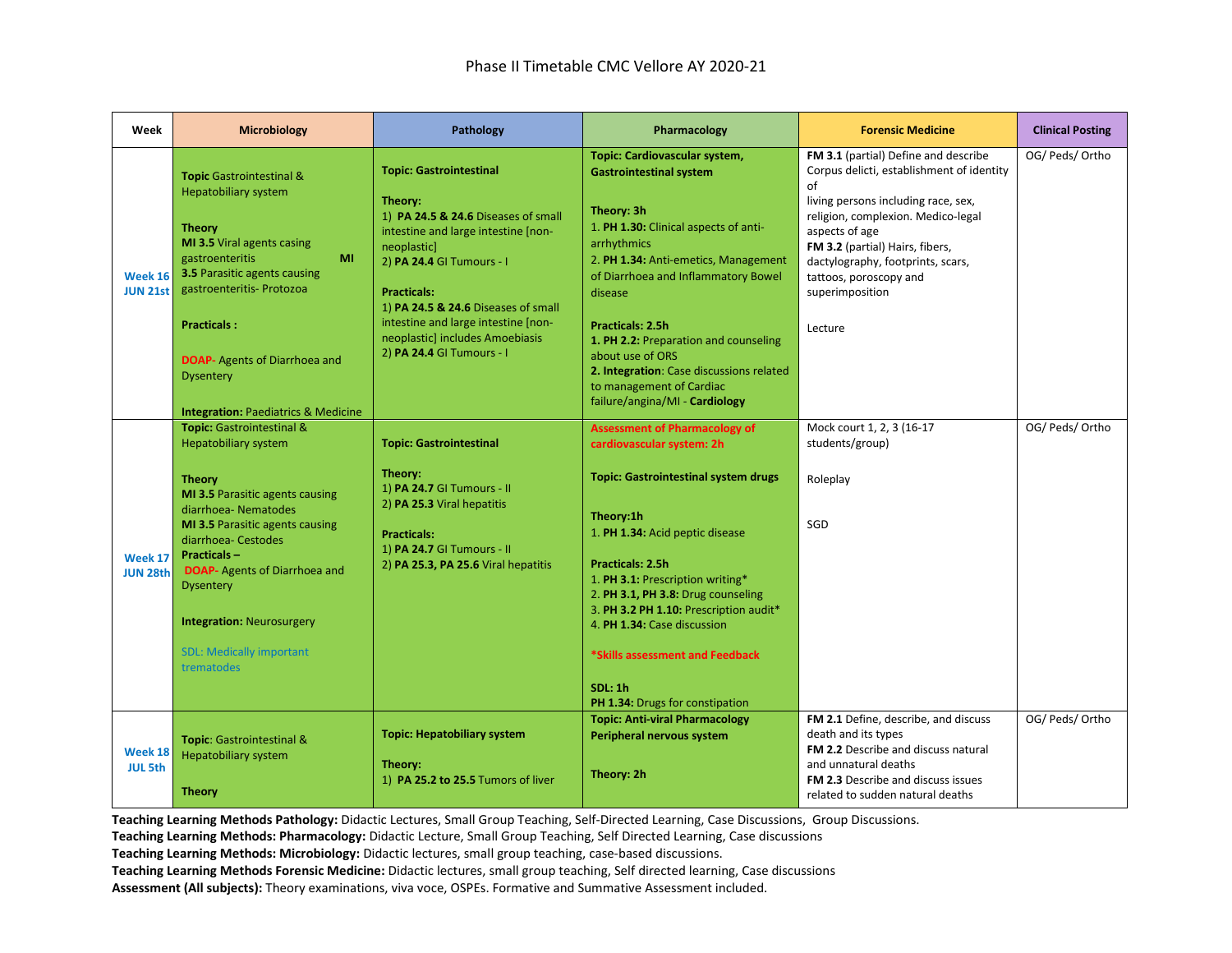| Week                       | Microbiology                                                                                                                                                                                                                                                                                                                                                                                                                                   | Pathology                                                                                                                                                                                                                                                                                                                            | Pharmacology                                                                                                                                                                                                                                                                                                                                                                                                                                                                          | <b>Forensic Medicine</b>                                                                                                                                                                                                                                | <b>Clinical Posting</b> |
|----------------------------|------------------------------------------------------------------------------------------------------------------------------------------------------------------------------------------------------------------------------------------------------------------------------------------------------------------------------------------------------------------------------------------------------------------------------------------------|--------------------------------------------------------------------------------------------------------------------------------------------------------------------------------------------------------------------------------------------------------------------------------------------------------------------------------------|---------------------------------------------------------------------------------------------------------------------------------------------------------------------------------------------------------------------------------------------------------------------------------------------------------------------------------------------------------------------------------------------------------------------------------------------------------------------------------------|---------------------------------------------------------------------------------------------------------------------------------------------------------------------------------------------------------------------------------------------------------|-------------------------|
|                            | MI 3.7 MI 3.8 Blood borne viral<br><b>Hepatitis</b><br>MI<br>3.7 MI 3.8 Faeco oral transmitted<br>viral hepatitis<br><b>Practicals</b><br>Lab demonstration & Case based<br>small group discussion<br><b>OSPE- viral hepatitis</b><br><b>Integration: Hepatology</b>                                                                                                                                                                           | 2) PA 32.6 Diseases of Gall bladder<br>and pancreas<br><b>Practicals:</b><br>1) PA 25.2 to 25.5 Tumors of liver<br>2) PA 32.6 Diseases of Gall bladder<br>and pancreas                                                                                                                                                               | 1. PH 1.48: Anti-viral drugs- Hepatitis,<br>influenza, herpes viruses<br>2. PH 1.17: Local anaesthetics<br>Practicals: 3.5h<br>1. PH 3.3, PH 3.6: Critical evaluation of<br>Drug promotional literature*<br>2.Integration<br>PH 1.48: Case discussion<br>- Hepatology<br><b>Pandemic Module</b>                                                                                                                                                                                       | FM 2.5 Discuss moment of death,<br>modes of death<br>FM 2.6 Discuss presumption of death<br>and survivorship<br>FM 2.7 Describe and discuss suspended<br>animation<br>SDL, SGD - case scenario discussion                                               |                         |
| Week 19<br><b>JUL 12th</b> | Topic: Musculoskeletal system, skin<br>and Soft tissue infections<br><b>Theory</b><br>MI 4.2 Introduction to agents<br>causing Musculoskeletal & bone<br>infection<br>Epidemiology & pathogenesis<br><b>Summative Assessment</b><br><b>MI 4.3</b> Aerobic bacterial Infection<br>causing bone & soft tissue<br>infections<br><b>Practical:</b><br>Lab demonstration & Case based<br>small group discussion<br><b>Integration: Orthopaedics</b> | <b>Topic: Skeletal system</b><br>Theory:<br>1) PA 33.1, PA 33.4, PA 33.5 Skeletal<br>system - inflammatory diseases<br>2) PA 33.2 Bone Tumours<br><b>Practicals:</b><br>1) PA 33.1, PA 33.4, PA 33.5 Skeletal<br>system - inflammatory diseases<br>2) PA 33.2 Bone Tumours<br><b>Self-learning:</b><br>PA 33.3 Soft tissue pathology | *Skills assessment<br><b>Topic: Peripheral Nervous system,</b><br><b>Endocrine system, Central Nervous</b><br>system<br>Theory: 3h<br>1. PH 1.15: Skeletal muscle relaxants<br>2. PH 1.36: Calcium, Vitamin D and<br>treatment of osteoporosis<br>3. PH 1.19: Introduction to CNS<br>Practicals: 2.5h<br>1. PH 3.1: Prescription writing*<br>2. PH 3.1, PH 3.8: Drug counseling<br>3. PH 3.2, PH 1.10: Prescription audit*<br>4. PH 1.15: Case discussion<br><b>Skills assessment</b> | FM 1.3 Describe legal procedures<br>FM 1.4 Describe Courts in India and<br>their powers<br>FM 1.5 Describe Court procedures<br><b>FM 1.6 Describe Offenses in Court</b><br>FM 2.29 Demonstrate respect to the<br>directions of courts<br>Seminars - SGD | OG/ Peds/ Ortho         |
| Week 20<br>JUL19th         | Topic: Musculoskeletal system, skin<br>and Soft tissue infections<br><b>Theory</b><br><b>MI 4.1</b> Anaerobic infections - Gas<br>MI 4.1.<br>gangrene & Tetanus<br><b>Botulism &amp; Non sporing Anaerobe</b><br><b>Practical</b>                                                                                                                                                                                                              | <b>Topic: Skin, Leprosy</b><br>Theory:<br>1) PA34.1 to 34.3 Skin pathology<br>2) PA 10.3 leprosy<br><b>Practicals:</b><br>1) PA34.4 Skin pathology, molluscum<br>contagiosum                                                                                                                                                         | <b>Topic: Central Nervous System</b><br>Theory: 2.5h<br>1. PH 1.19: Sedative hypnotics<br>2. PH 1.19: Epilepsy<br>Practicals: 3h<br>1. PH 3.1: Prescription writing*<br>2. PH 3.1, PH 3.8: Drug counseling*                                                                                                                                                                                                                                                                           | <b>Assessment: Viva/MCQs</b>                                                                                                                                                                                                                            | OG/ Peds/ Ortho         |

**Teaching Learning Methods Pathology:** Didactic Lectures, Small Group Teaching, Self-Directed Learning, Case Discussions, Group Discussions.

**Teaching Learning Methods: Pharmacology:** Didactic Lecture, Small Group Teaching, Self Directed Learning, Case discussions

**Teaching Learning Methods: Microbiology:** Didactic lectures, small group teaching, case-based discussions.

**Teaching Learning Methods Forensic Medicine:** Didactic lectures, small group teaching, Self directed learning, Case discussions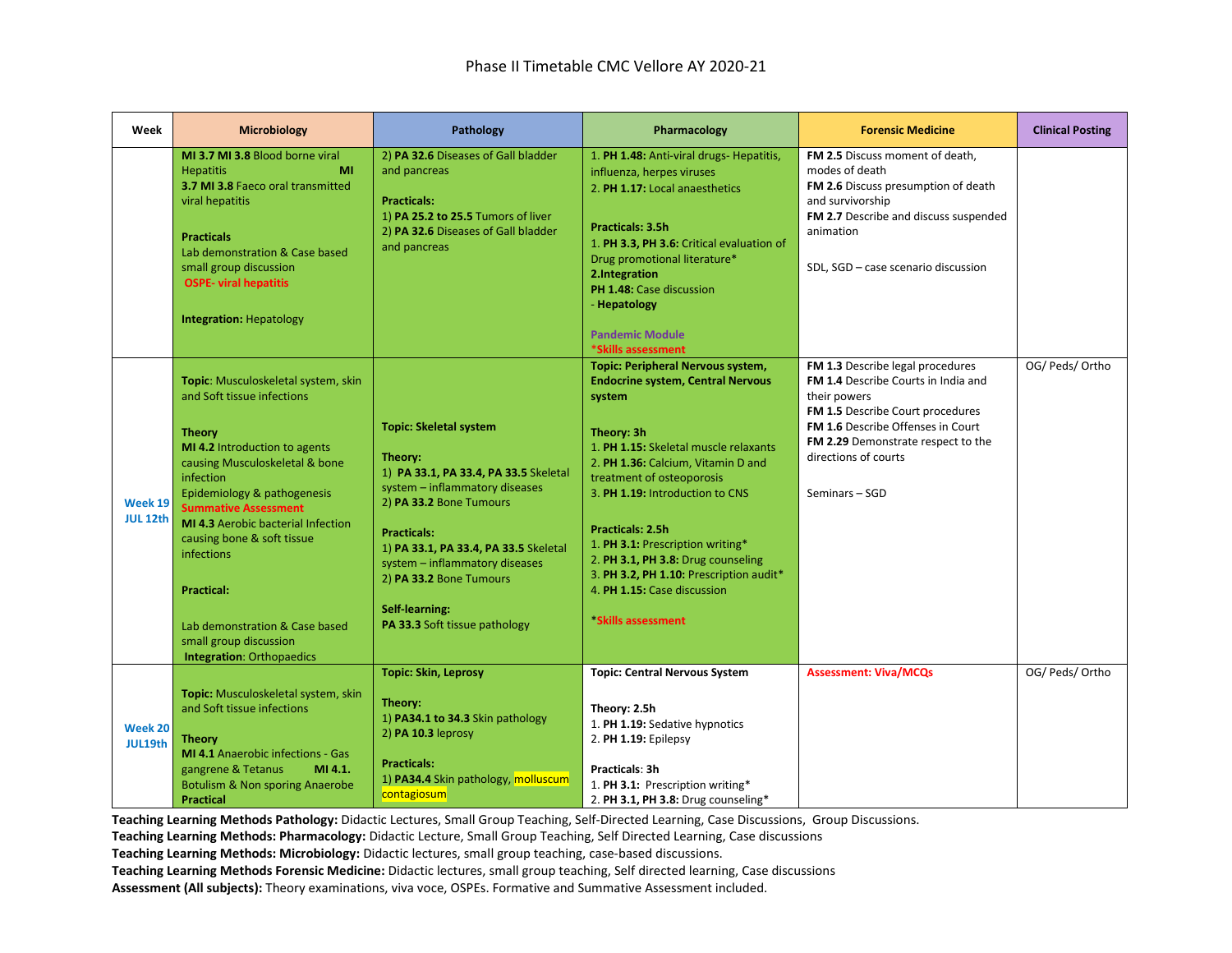| Week                       | <b>Microbiology</b>                                                                                                                                                                                                                                                               | <b>Pathology</b>                                                                                                                                                                                                                                                                                                                                             | Pharmacology                                                                                                                                                                                                                                                                                                                                                                                                  | <b>Forensic Medicine</b>                                                                                                                                                                                   | <b>Clinical Posting</b> |
|----------------------------|-----------------------------------------------------------------------------------------------------------------------------------------------------------------------------------------------------------------------------------------------------------------------------------|--------------------------------------------------------------------------------------------------------------------------------------------------------------------------------------------------------------------------------------------------------------------------------------------------------------------------------------------------------------|---------------------------------------------------------------------------------------------------------------------------------------------------------------------------------------------------------------------------------------------------------------------------------------------------------------------------------------------------------------------------------------------------------------|------------------------------------------------------------------------------------------------------------------------------------------------------------------------------------------------------------|-------------------------|
|                            | Lab demonstration & Case based<br>small group discussion<br><b>Integration: Surgery</b>                                                                                                                                                                                           | 2) PA 10.3 Leprosy                                                                                                                                                                                                                                                                                                                                           | 3. PH 1.19: Case discussion<br>*Skills assessment and Feedback<br>SDL-1h<br>1. PH 1.20. PH 1.21: Alcohol                                                                                                                                                                                                                                                                                                      |                                                                                                                                                                                                            |                         |
| Week 21<br><b>JUL 26th</b> | Topic: Musculoskeletal system, skin<br>and Soft tissue infections<br>Theory<br>MI 4.3 Miscellanous bacterial<br>infections causing SSI<br>MI 4.3 Tissue nematodes<br><b>Practicals</b><br>Lab demonstration & Case based<br>small group discussion<br><b>Integration: Surgery</b> | <b>Topic: Respiratory tract</b><br>Theory:<br>1) PA 26.5 Pneumoconiosis<br>2) PA 26.6, PA 26.7 Tumors of lung<br><b>Practicals:</b><br>1) PA 26.5 Pneumoconiosis<br>2) PA 26.6, PA 26.7 Tumors of lung                                                                                                                                                       | <b>Topic: Central Nervous System</b><br>Theory: 3h<br>1. PH 1.18: General Anaesthetics, Pre-<br>anaesthetic medication<br>2. PH 1.19: Drugs in mental illness-Part<br>3. PH 1.19: Drugs in mental illness-Part<br>$\mathbf{I}$<br>Practicals: 2.5h<br>1. PH 3.1: Prescription writing<br>2. PH 3.1, PH 3.8: Drug counseling<br>3. Integration:<br>PH 1.18: Anaesthesia                                        | FM 2.8 Describe and discuss<br>postmortem changes including signs of<br>death, cooling of body, post-mortem<br>lividity, rigor mortis, cadaveric spasm,<br>cold stiffening and heat stiffening<br>Lectures | OG/ Peds/ Ortho         |
| Week 22<br><b>AUG 2nd</b>  | Topic: Musculoskeletal system, skin<br>and Soft tissue infections<br>Theory<br>MI 4.3 Cutaneous & Subcutaneous<br>mycoses I<br>MI 4.3 Subcutaneous mycoses II<br><b>Practicals</b><br>Lab demonstration & Case based<br>small group discussion<br><b>Integration: Dermatology</b> | <b>Topic: Respiratory tract</b><br>Theory:<br>1) PA 26.1, 26.2, 26.4 Respiratory<br>system: TB, and inflammatory lesions<br>2) PA 26.3 Bronchiectasis,<br>Emphysema and vascular lesions<br><b>Practicals:</b><br>1) PA 26.1, 26.2, 26.4 Respiratory<br>system: TB, and inflammatory lesions<br>2) PA 26.3 Bronchiectasis,<br>Emphysema and vascular lesions | <b>Topic: Respiratory system</b><br>Theory: 2h<br>1. PH 1.32: Bronchial asthma and<br><b>COPD</b><br>2. PH 1.16: Histamines, Anti-histamines<br><b>Practicals: 3.5h</b><br>1. PH 3.1 Prescription writing*<br>2. PH 3.1, PH 3.8: Drug counseling*<br>3. PH 3.2 PH 1.10: Prescription audit*<br>4. PH 1.32: Case discussion<br>*Skill assessment and Feedback<br><b>SDL: 1h</b><br>1. PH 1.33: Drugs for cough | FM 2.9 Describe putrefaction,<br>mummification, adipocere and<br>maceration<br>FM 2.10 Discuss estimation of time<br>since death<br>Lectures                                                               | ENT/Ophthal             |
| Week 23<br><b>AUG 9th</b>  | <b>Topic: Central Nervous System</b><br><b>Infections</b>                                                                                                                                                                                                                         | <b>Topic: Urinary system</b>                                                                                                                                                                                                                                                                                                                                 | <b>Topic: Central Nervous System</b>                                                                                                                                                                                                                                                                                                                                                                          | FM 3.18 Describe anatomy of male and<br>female genitalia, hymen, and its types.                                                                                                                            | OG/ Peds/ Ortho         |

**Teaching Learning Methods: Pharmacology:** Didactic Lecture, Small Group Teaching, Self Directed Learning, Case discussions

**Teaching Learning Methods: Microbiology:** Didactic lectures, small group teaching, case-based discussions.

**Teaching Learning Methods Forensic Medicine:** Didactic lectures, small group teaching, Self directed learning, Case discussions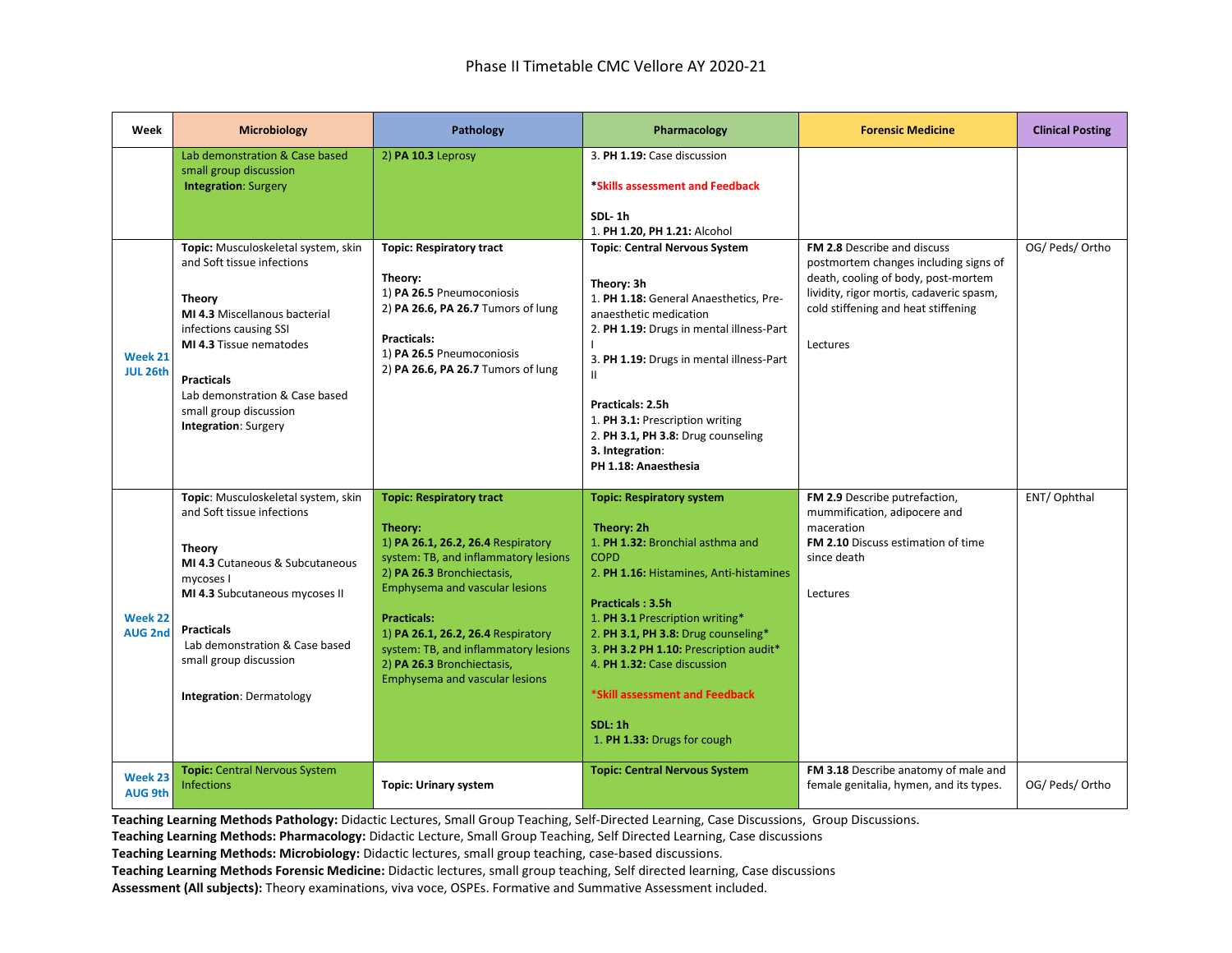| Week                | <b>Microbiology</b>                                                                                                                                                                                                                                                                                                                                       | Pathology                                                                                                                                                                                                                                                                                                                                     | Pharmacology                                                                                                                                                                                                                                                                                                                             | <b>Forensic Medicine</b>                                                                                                                                                                                                                                                                                                                                                                       | <b>Clinical Posting</b> |
|---------------------|-----------------------------------------------------------------------------------------------------------------------------------------------------------------------------------------------------------------------------------------------------------------------------------------------------------------------------------------------------------|-----------------------------------------------------------------------------------------------------------------------------------------------------------------------------------------------------------------------------------------------------------------------------------------------------------------------------------------------|------------------------------------------------------------------------------------------------------------------------------------------------------------------------------------------------------------------------------------------------------------------------------------------------------------------------------------------|------------------------------------------------------------------------------------------------------------------------------------------------------------------------------------------------------------------------------------------------------------------------------------------------------------------------------------------------------------------------------------------------|-------------------------|
|                     | <b>Theory</b><br>MI 5.1, MI 5.2.MI 5.3Meningitis &<br>encephalitis - etiopathogenesis,<br>clinical features and lab diagnosis<br><b>Summative Assessment</b><br>MI 5.1, MI 5.2 Viral Agents causing<br><b>CNS</b> infections<br><b>Practicals</b>                                                                                                         | Theory:<br>1) PA 28.10 to 28.13 Urinary tract<br>infections, obstruction and calculi<br>2) PA 28.1 to 28.9 Glomerular<br>diseases<br><b>Practicals:</b><br>1) PA 28.10 to 28.13 Urinary tract<br>infections, obstruction and calculi<br>2) PA 28.1 to 28.9 Glomerular<br>diseases                                                             | Theory: 2.5h<br>1. PH 1.22, PH 1.23: Drugs of abuse<br>and de-addiction<br>2. PH 1.22: CNS Stimulants<br>3. PH 1.19: Parkinsons disease<br><b>Practicals: 3h</b><br>1. PH 1.19: Case discussion: Toxicology<br>of CNS drugs<br>2. PH 5.5, PH 5.6: Group activity: Drug<br>dependence and patient education<br>3. Integration: Psychiatry | Define virginity, defloration, legitimacy,<br>and its medicolegal importance<br>FM 3.19 Discuss the medicolegal<br>aspects of pregnancy and delivery,<br>signs of pregnancy, precipitate<br>laborsuperfetation, superfecundation<br>and signs of recent and remote delivery<br>in living and dead<br>FM 3.20 Discuss disputed paternity and<br>maternity<br>SDL, Seminars                      |                         |
|                     | <b>DOAP-</b> Meningitis<br>Integration: Medicine, Pediatrics                                                                                                                                                                                                                                                                                              |                                                                                                                                                                                                                                                                                                                                               |                                                                                                                                                                                                                                                                                                                                          |                                                                                                                                                                                                                                                                                                                                                                                                |                         |
| Week 24<br>AUG 16th | <b>Topic: Central Nervous System</b><br>Infections<br><b>Theory</b><br>MI 5.1, MI 5.2. Bacterial agents<br>causing CNS infections<br>MI 5.1, MI 5.2. Parasitic Agents<br>causing CNS infections<br><b>Practicals</b><br>1. Lab demonstration & Case based<br>small group discussion<br><b>DOAP</b> – Agents of meningitis<br><b>Integration: Medicine</b> | Topic: Female genital tract, renal<br>tumors<br>Theory:<br>1) PA 28.14 to 28.16 Urinary system:<br>renal tumors<br>2) PA 30.1 & 30.6 Female genital<br>system: vulva, vagina and cervix<br><b>Practicals:</b><br>1) PA 28.14 to 28.16 Urinary system:<br>renal tumors<br>2) PA 30.1 & 30.6 Female genital<br>system: vulva, vagina and cervix | <b>Assessment for Pharmacology of</b><br><b>Central Nervous system: 1.5h</b><br><b>Topic: Central Nervous System</b><br>Theory: 3h<br>1. PH 1.19: Introduction to Pain and<br>opioids<br>2. PH 1.27: Prostaglandins and NSAIDs<br>including ocular NSAIDs<br>Practicals: 1h<br>1.Integration:<br>PH 1.19: Palliative care                | FM 2.27 Define and discuss infanticide,<br>feticide and stillbirth<br>FM 2.28 Describe and discuss signs of<br>intrauterine death, signs of live birth,<br>viability of fetus, age determination of<br>fetus, DOAP session of ossification<br>centers, Hydrostatic test, Sudden<br>Infants Death syndrome and<br>Munchausen's syndrome by proxy<br>Lectures<br><b>Integration: Neonatology</b> | OG/ Peds/ Ortho         |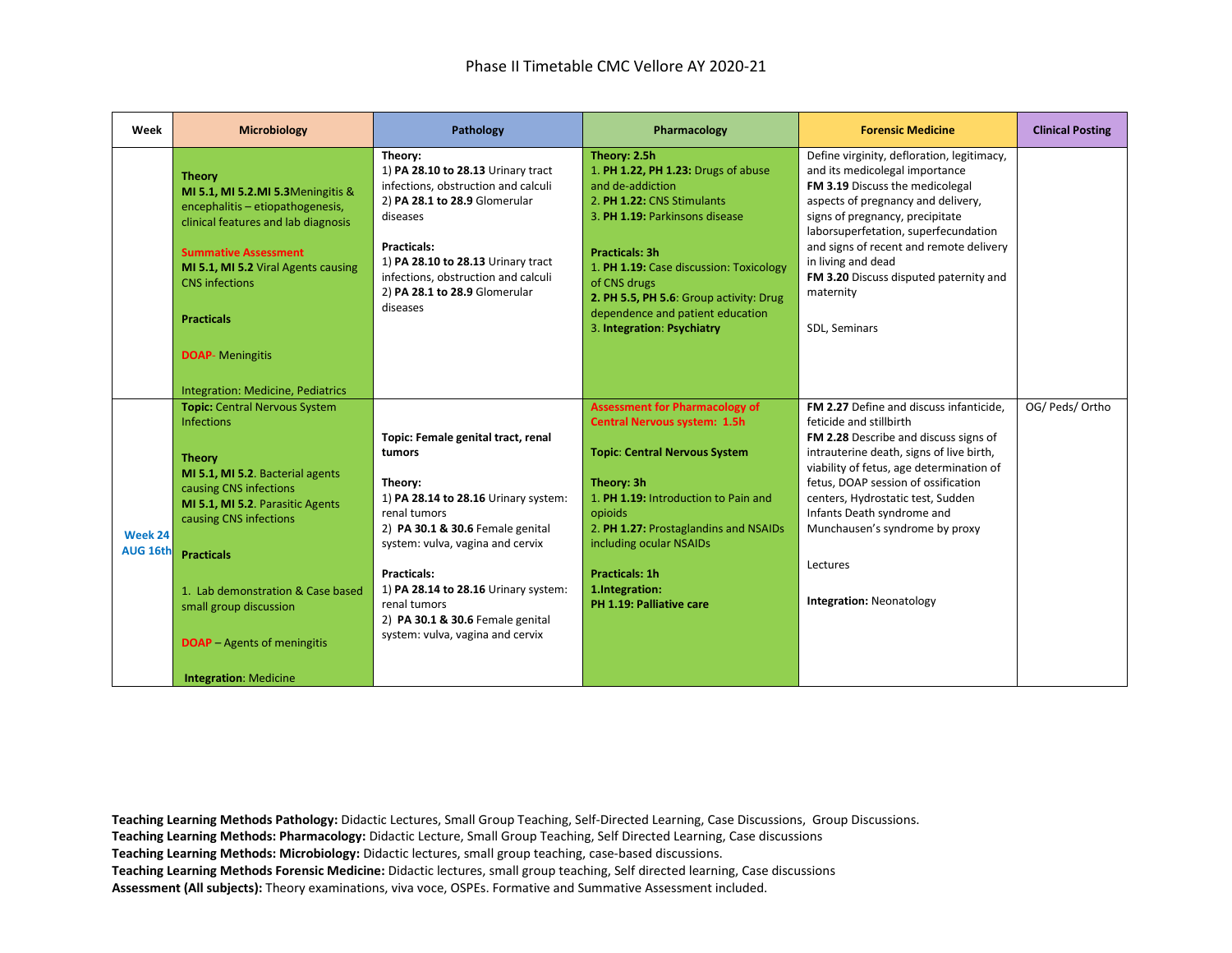| Week                       | <b>Microbiology</b>                                                                                                                                                                                                                                                                                                                                                                                                                                                                                  | Pathology                                                                                                                                                                                                                                                                                                       | Pharmacology                                                                                                                                                                                                                                                                                                                                                                              | <b>Forensic Medicine</b>                                                                                                                                                                                                                                                                                                                      | <b>Clinical Posting</b> |
|----------------------------|------------------------------------------------------------------------------------------------------------------------------------------------------------------------------------------------------------------------------------------------------------------------------------------------------------------------------------------------------------------------------------------------------------------------------------------------------------------------------------------------------|-----------------------------------------------------------------------------------------------------------------------------------------------------------------------------------------------------------------------------------------------------------------------------------------------------------------|-------------------------------------------------------------------------------------------------------------------------------------------------------------------------------------------------------------------------------------------------------------------------------------------------------------------------------------------------------------------------------------------|-----------------------------------------------------------------------------------------------------------------------------------------------------------------------------------------------------------------------------------------------------------------------------------------------------------------------------------------------|-------------------------|
| Week 25<br><b>AUG 23rd</b> | Topic: Genito urinary and STI<br><b>Theory</b><br><b>MI 7.3 Introduction &amp; Classification</b><br>Pathogenesis and Overview of<br>agents causing UTI<br>Laboratory diagnosis of UTI &<br>prevention of CA UTI<br>MI 7.3 Urinary tract Infections-<br><b>Bacterial agents</b><br><b>Formative Assessment</b><br><b>Practical</b><br>1. Sample collection transport and<br>processing. Gram stain revision<br>2. Lab demonstration & Case based<br>small group discussion on CA-UTI &<br>prevention | <b>Topic: Female genital tract</b><br>Theory:<br>1) PA 30.2 to 30.5, PA 30.7 to 30.9<br>Female genital system: Uterus<br>2) PA 30.4 Female genital system:<br>Ovary<br><b>Practicals:</b><br>1) PA 30.2 to 30.5, PA 30.7 to 30.9<br>Female genital system: Uterus<br>2) PA 30.4 Female genital system:<br>Ovary | <b>Topic: Endocrine system</b><br>Theory: 2h<br>1 PH 1.37: Introduction to endocrine<br>system and pituitary hormones<br>2. PH 1.37, PH 1.40: Estrogens and<br>progestins<br>Practicals: 3.5h<br>1. PH 3.1: Prescription writing*<br>2. PH 3.1, PH 3.8: Drug counseling*<br>3. PH 3.2 PH 1.10: Prescription audit*<br>*Skills assessment<br>SDL:1 h<br>1. PH 1.41: Drugs acting on uterus | FM 3.27 Define, classify and discuss<br>abortion, methods of procuring MTP<br>and criminal abortion and complication<br>of abortion. MTP Act 1971<br>FM 3.28 Describe evidence of abortion<br>- living and dead, duties of doctor in<br>cases of abortion, investigations of<br>death due to criminal abortion<br>Integration: OBG<br>Lecture | OG/ Peds/ Ortho         |
| Week 26                    | <b>Integration: Medicine</b><br>Topic: Genito urinary and STI<br><b>Theory</b><br>MI 7.1, MI 7.2 Sexually transmitted<br>Infection bacterial agents - I<br>MI 7.1, MI 7.2 Sexually transmitted<br>Infection bacterial agents - II<br><b>Practicals</b><br>Lab demonstration & Case based<br>small group discussion<br><b>Integration: Dermatology</b>                                                                                                                                                | September 2-3 holiday so Aug 30th<br>week is break)                                                                                                                                                                                                                                                             | <b>Topic: Endocrine system</b><br>Theory: 3h<br>1. PH 1.39: Oral contraceptives<br>2. PH 1.16: Rheumatoid arthritis<br>3. PH 1.16: Serotonin and migraine<br>Practicals: 2.5h<br>1.Integration:<br>PH 1.37: Obstetrics<br>2.Integration:<br>PH 1.16: Rheumatology<br><b>SDL: 1h</b><br>1. PH 1.61: Vitamins                                                                               | FM 3.21 (partial) Discuss PC&PNDT -<br>Prohibition of Sex Selection Act 2003<br>FM 3.25 Discuss the major results of<br>the National Family Health Survey<br>Integration: OBG<br>SGD                                                                                                                                                          | OG/ Peds/ Ortho         |

**Teaching Learning Methods: Pharmacology:** Didactic Lecture, Small Group Teaching, Self Directed Learning, Case discussions

**Teaching Learning Methods: Microbiology:** Didactic lectures, small group teaching, case-based discussions.

**Teaching Learning Methods Forensic Medicine:** Didactic lectures, small group teaching, Self directed learning, Case discussions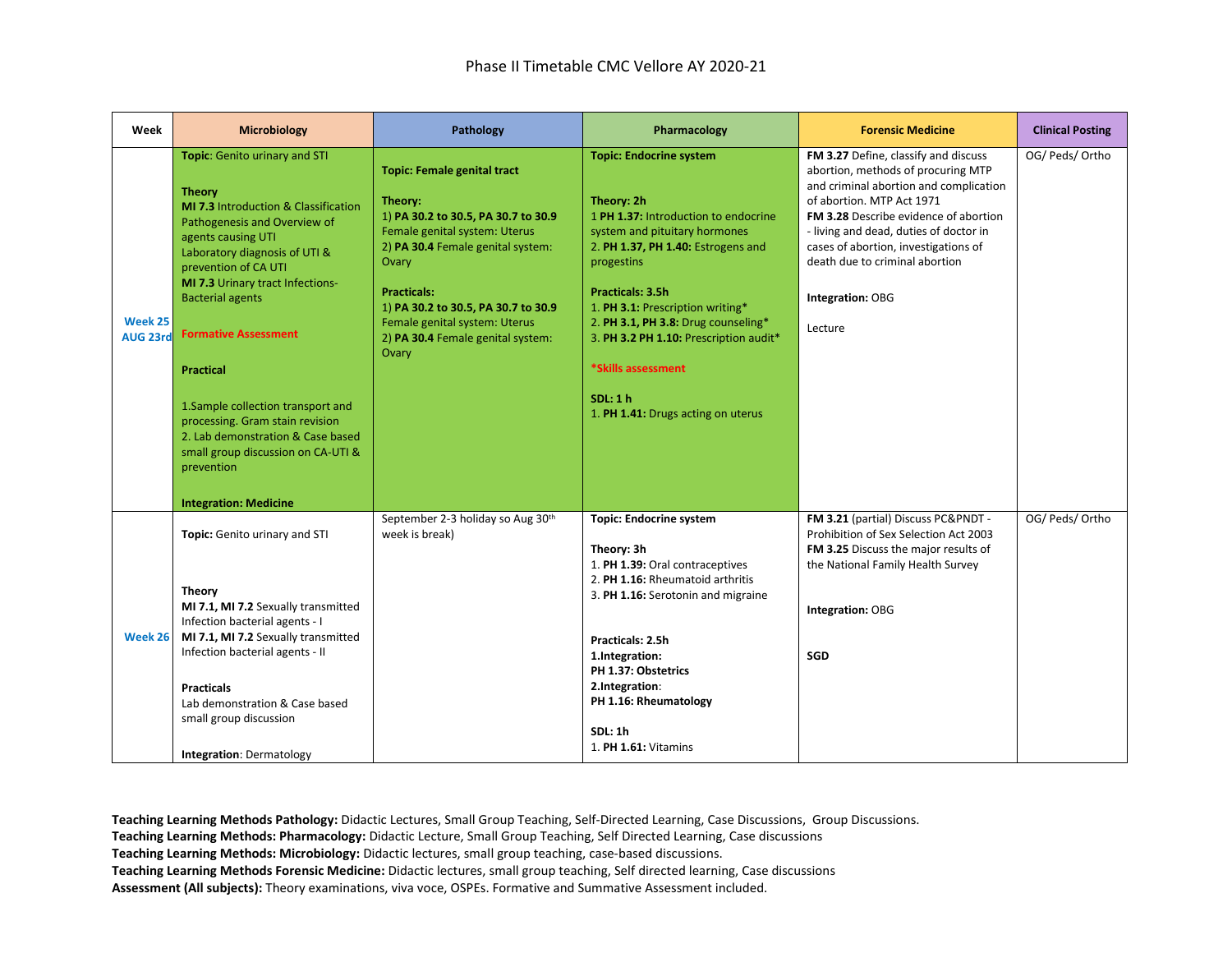| Week                | <b>Microbiology</b>                                                                                                                                                                                                                                                                                                                                                                                                                                                                                                                           | Pathology                                                                                                                                                                                                                                                                                                                                                     | Pharmacology                                                                                                                                                                                                                                                                                                                                                                 | <b>Forensic Medicine</b>                                                                                                                                                                                                                                                                                                                                                                                                                                                                                        | <b>Clinical Posting</b> |
|---------------------|-----------------------------------------------------------------------------------------------------------------------------------------------------------------------------------------------------------------------------------------------------------------------------------------------------------------------------------------------------------------------------------------------------------------------------------------------------------------------------------------------------------------------------------------------|---------------------------------------------------------------------------------------------------------------------------------------------------------------------------------------------------------------------------------------------------------------------------------------------------------------------------------------------------------------|------------------------------------------------------------------------------------------------------------------------------------------------------------------------------------------------------------------------------------------------------------------------------------------------------------------------------------------------------------------------------|-----------------------------------------------------------------------------------------------------------------------------------------------------------------------------------------------------------------------------------------------------------------------------------------------------------------------------------------------------------------------------------------------------------------------------------------------------------------------------------------------------------------|-------------------------|
| Week 27<br>SEP 6th  | Topic: Genito urinary and STI<br><b>Theory</b><br>MI 7.1 Sexually transmitted<br>infections - Viral agents<br><b>Topic: Respiratory tract Infection</b><br>MI 6.1 Introduction to agents<br>causing Respiratory tract infections<br>Epidemiology & Pathogenesis<br><b>Ventilator Associated Pneumonia-</b><br><b>Identification and Mangaement</b><br><b>Practical</b><br>Case based small group discussion-<br>Laboratory diagnosis - sample<br>collection and transport<br>Ziehl Neelsen stain revision<br>Integration: Intensive care unit | <b>Topic: Female genital tract, Male</b><br><b>Genital system</b><br>Theory:<br>1) PA30.5 Female genital system:<br>fallopian tube, trophoblastic disease<br>2) PA 29.1 to 29.3 Male genital<br>system: 1<br><b>Practicals:</b><br>1) PA 30.5 Female genital system:<br>fallopian tube, trophoblastic disease<br>2) PA 29.1 to 29.3 Male genital<br>system: 1 | <b>Topic: Endocrine system</b><br>Theory: 2h<br>1. PH 1.37, PH 1.40: Androgens, Anti<br>androgens<br>2. PH 1.38: Corticosteroids<br>Practicals: 3.5h<br>1. PH 3.1: Prescription writing*<br>2. PH 3.1, PH 3.8: Drug counseling*<br>3. PH 5.6: Group Activity-<br>Drug misuse<br>*Skills assessment<br>SDL:1h<br>1. PH 1.16: Gout                                             | FM 3.23 (partial) artificial<br>insemination, Test Tube Baby,<br>surrogate mother, hormonal<br>replacement therapy<br>FM 3.26 Discuss the national<br>Guidelines for accreditation,<br>supervision & regulation of<br><b>ART Clinics in India</b><br>Lecture<br>FM 3.22 Define and discuss<br>impotence, sterility, frigidity,<br>sexual dysfunction,<br>premature ejaculation.<br>Discuss the causes of<br>impotence and sterility in<br>male and female - SDL<br><b>Integration: Reproductive</b><br>Medicine | OG/ Peds/ Ortho         |
| Week 28<br>SEP 13th | <b>Topic: Respiratory Tract Infections</b><br><b>Theory</b><br>MI 6.1, MI 6.2 Viral Infections<br>causing URI<br>MI 6.1, MI 6.3 Viral Infections<br>causing LRI<br><b>Summative Assessment</b><br><b>Practicals</b><br><b>DOAP-</b> Agents of Upper respiratory<br>tract infection                                                                                                                                                                                                                                                            | Topic: Male genital system, CNS<br>Theory:<br>1) PA 29.4, PA29.5 Male genital<br>system: 2<br>2) PA 35.1 CNS - inflammatory<br>diseases<br><b>Practicals:</b><br>1) PA 29.4, PA29.5 Male genital<br>system: 2<br>2) PA 35.1 CNS - inflammatory<br>diseases + PA 10.2 Cysticercosis brain                                                                      | <b>Assessment for Pharmacology of</b><br><b>Endocrine system: 1h</b><br><b>Topic: Endocrine system</b><br>Theory: 2.5h<br>1. PH 1.36: Anti-diabetic drugs<br>2. PH 1.36: Thyroid and anti-thyroid<br>drugs<br>Practicals: 2h<br>1. PH 3.2, PH 1.10: Prescription audit*<br>2. PH 3.5: Selection of P-drug*<br>3. PH 1.36: Case discussion<br>*Skills assessment and Feedback | FM 3.23 (partial) Discuss Sterilization of<br>male and female<br>FM 3.24 Discuss the relative<br>importance of surgical methods of<br>contraception in the National Family<br>Planning Program<br>Integration: OBG<br>Lecture                                                                                                                                                                                                                                                                                   | OG/ Peds/ Ortho         |

**Teaching Learning Methods: Pharmacology:** Didactic Lecture, Small Group Teaching, Self Directed Learning, Case discussions

**Teaching Learning Methods: Microbiology:** Didactic lectures, small group teaching, case-based discussions.

**Teaching Learning Methods Forensic Medicine:** Didactic lectures, small group teaching, Self directed learning, Case discussions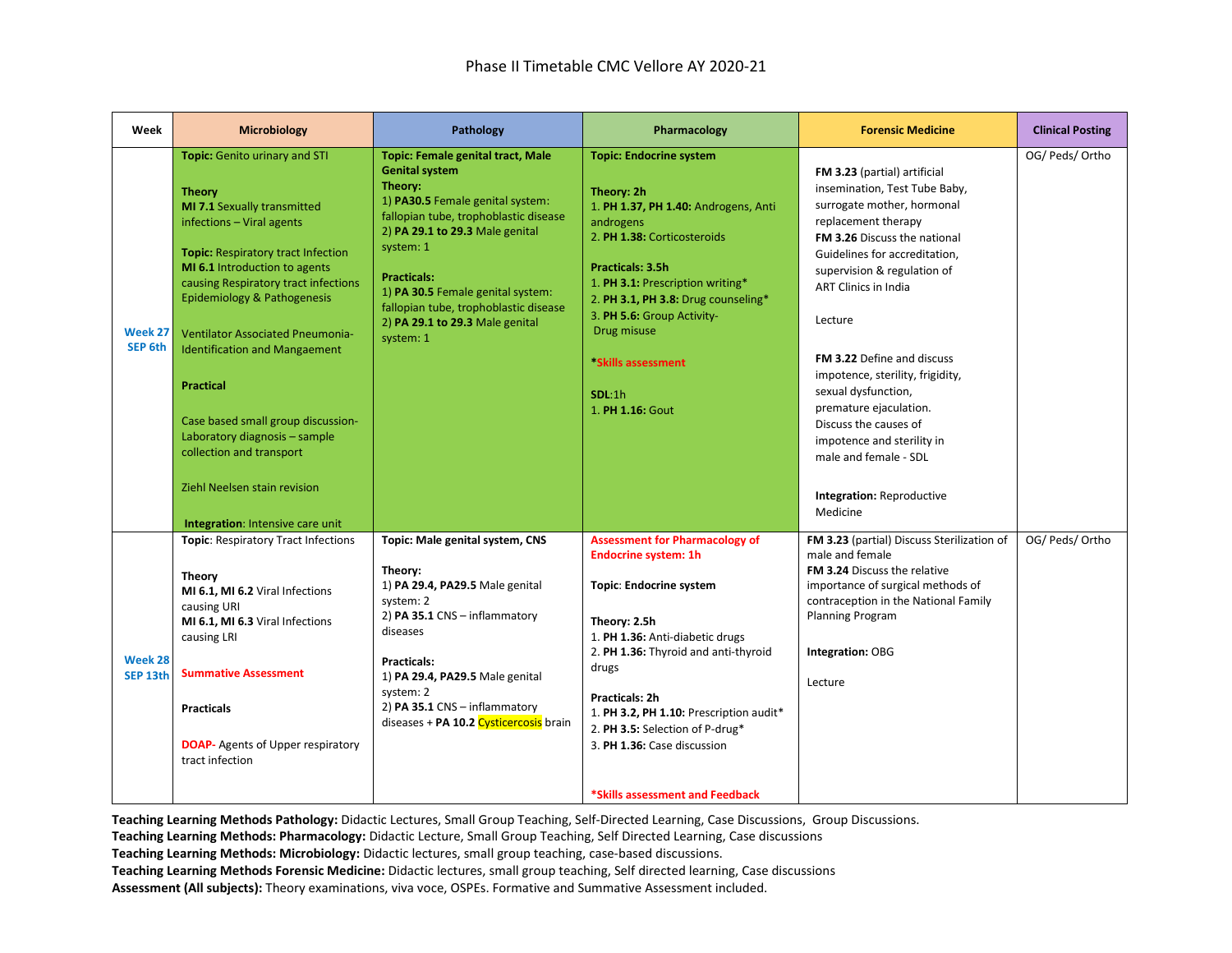| Week                | <b>Microbiology</b>                                                                                                                                                                                                                                                                                                                                   | Pathology                                                                                                                                                                                                                                                                                                                                                                                              | Pharmacology                                                                                                                                                                                                                                                                                                                                                                                                                                                 | <b>Forensic Medicine</b>                                                                                                                                                                                                                                                                                                                                                                                                                                                                                                                                                              | <b>Clinical Posting</b>   |
|---------------------|-------------------------------------------------------------------------------------------------------------------------------------------------------------------------------------------------------------------------------------------------------------------------------------------------------------------------------------------------------|--------------------------------------------------------------------------------------------------------------------------------------------------------------------------------------------------------------------------------------------------------------------------------------------------------------------------------------------------------------------------------------------------------|--------------------------------------------------------------------------------------------------------------------------------------------------------------------------------------------------------------------------------------------------------------------------------------------------------------------------------------------------------------------------------------------------------------------------------------------------------------|---------------------------------------------------------------------------------------------------------------------------------------------------------------------------------------------------------------------------------------------------------------------------------------------------------------------------------------------------------------------------------------------------------------------------------------------------------------------------------------------------------------------------------------------------------------------------------------|---------------------------|
|                     | <b>DOAP-</b> Agents of Lower respiratory<br>tract infection<br>Integration: Paediatrics                                                                                                                                                                                                                                                               |                                                                                                                                                                                                                                                                                                                                                                                                        |                                                                                                                                                                                                                                                                                                                                                                                                                                                              |                                                                                                                                                                                                                                                                                                                                                                                                                                                                                                                                                                                       |                           |
| Week 29<br>SEP 20th | <b>Topic Respiratory tract Infections</b><br><b>Theory</b><br>MI 6.1, MI 6.2 Bacterial agents<br>causing URI<br>MI 6.1, MI 6.3 Bacterial Infections<br>causing LRI<br><b>Practicals</b><br><b>DOAP-</b> Agents of Upper respiratory<br>tract infection<br><b>DOAP-</b> Agents of Lower respiratory<br>tract infection<br><b>Integration: Medicine</b> | Topic: Central nervous system,<br><b>Breast</b><br>Theory:<br>1) PA 35.2 CNS tumors<br>2) PA 31.1, PA 31.2, PA 31.4 Diseases<br>of Breast<br>Practicals:<br>1) PA 35.2 CNS - tumors<br>2) PA 31.3 Diseases of Breast                                                                                                                                                                                   | <b>Topic: Chemotherapy: Antimicrobials</b><br>Theory: 3h<br>1. PH 1.42: Introduction to<br>antimicrobials<br>2. PH 1.43: Antibiotics acting on cell<br>wall and cell membrane: Penicillins,<br>other beta lactams, vancomycin,<br>colistin<br><b>Practicals: 2.5h</b><br>1. PH 3.1 Prescription writing*<br>2. PH 3.1, PH 3.8: Drug counseling*<br>3. PH 3.2, PH 1.10: Prescription audit*<br>4. PH 1.43: Case discussion<br>*Skills assessment and Feedback | <b>Assessment: Viva/MCQs</b>                                                                                                                                                                                                                                                                                                                                                                                                                                                                                                                                                          | OG/ Peds/ Ortho           |
| Week 30<br>SEP 27th | <b>Topic: Respiratory tract Infections</b><br><b>Theory</b><br>MI 6.1, MI 6.3 Tuberculosis -<br>Epidemiology, Clinical features<br>MI 6.1, MI 6.3 Drug resistance and<br>Laboratory diagnosis<br><b>Practical:</b><br><b>DOAP-Tuberculosis</b><br><b>Integration: Respiratory Medicine</b>                                                            | Topic: Introduction to hematology<br><b>Theory</b><br>1. PA 13.2: Introduction, blood<br>collection, anticoagulants, staining of<br>blood, smear, cellular morphology of<br>RBC, WBC & Platelets.<br>2. 13.1, PA 13.3:<br>Haematopoiesis. Assessment of Blood<br>Picture/Indices. Definition and<br>classification of anemia. Automation<br><b>Practicals</b><br>PA13.2, 13.5, 17.2<br>1. Venipuncture | Topic: Chemotherapy: Antimicrobials<br>Theory: 3h<br>1. PH 1.43: Antibiotics acting on cell<br>wall: Cephalosporins<br>2. PH 1.43: Sulfonamides and<br>fluoroquinolones<br>3. PH 1.43: Aminoglycosides and<br>macrolides<br>Practicals: 2.5h<br>1. PH 3.1 Prescription writing*<br>2. PH 3.1, PH 3.8: Drug counseling*<br>3. PH 3.5: Selection of P-drug*<br>*Skills assessment                                                                              | FM 8.1 Describe the history of<br>Toxicology<br>FM 8.2 Define the terms Toxicology,<br>Forensic Toxicology, Clinical Toxicology<br>and poison<br>FM 8.3 Describe the various types of<br>poisons, Toxicokinetic, and<br>Toxicodynamic and diagnosis of<br>poisoning in living and dead<br><b>FM 8.4</b> Describe the Laws in relations<br>to poisons including NDPS Act, Medico-<br>legal aspects of poisons<br>FM 13.2 Describe medico-legal aspects<br>of poisoning in Workman's<br><b>Compensation Act</b><br>FM 8.6 Describe the general symptoms,<br>principles of diagnosis and | Resp/Radio/<br>Psych/Derm |

**Teaching Learning Methods: Pharmacology:** Didactic Lecture, Small Group Teaching, Self Directed Learning, Case discussions

**Teaching Learning Methods: Microbiology:** Didactic lectures, small group teaching, case-based discussions.

**Teaching Learning Methods Forensic Medicine:** Didactic lectures, small group teaching, Self directed learning, Case discussions **Assessment (All subjects):** Theory examinations, viva voce, OSPEs. Formative and Summative Assessment included.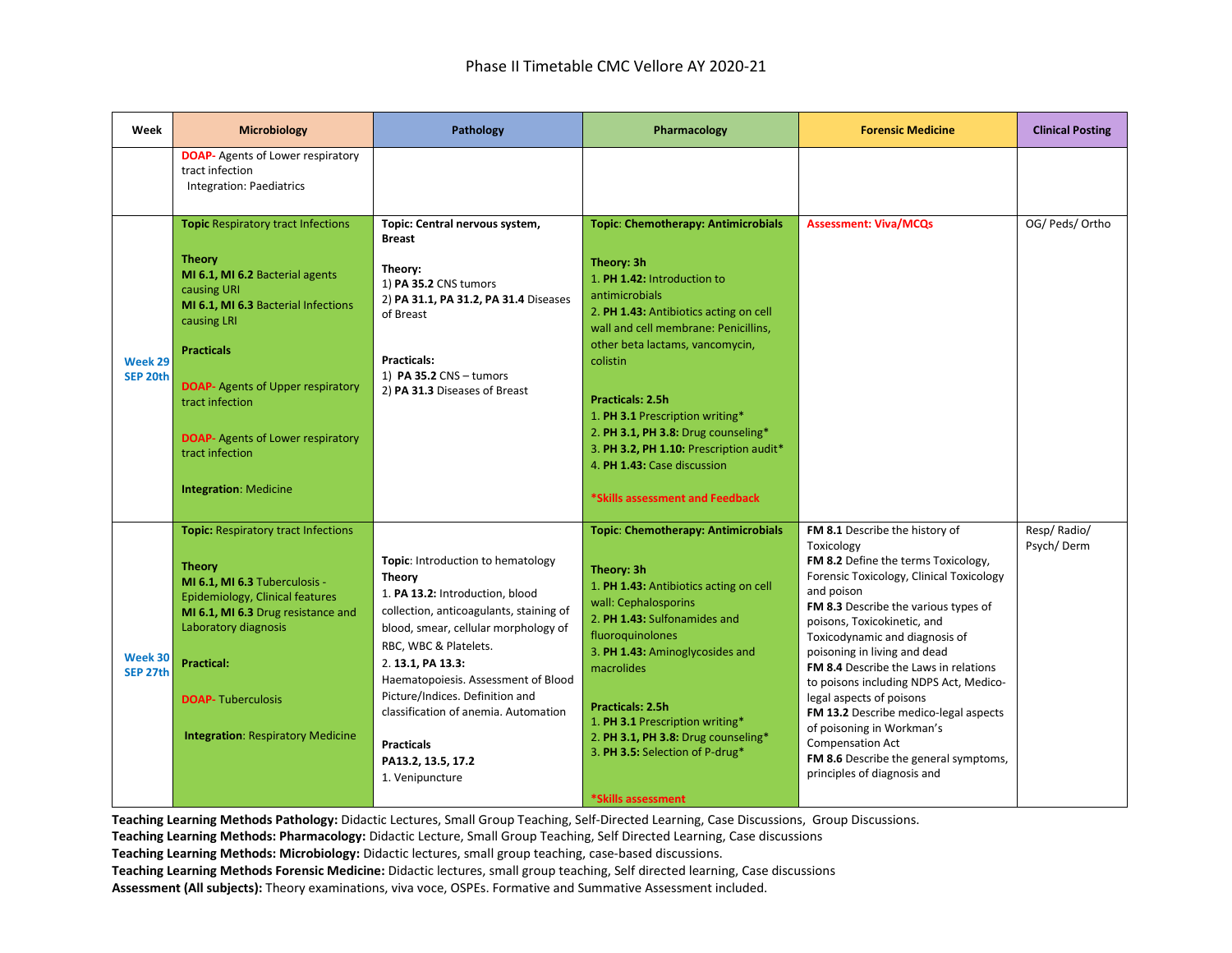| Week                | <b>Microbiology</b>                                                                                                                                                                                                                                                                                                          | Pathology                                                                                                                                                                                                                                                                                                                                                                                     | Pharmacology                                                                                                                                                                                                                                                                                                                                                                    | <b>Forensic Medicine</b>                                                                                                                                                                                                                                                                                                                                                                                                                                                                                                                                                                                                               | <b>Clinical Posting</b>   |
|---------------------|------------------------------------------------------------------------------------------------------------------------------------------------------------------------------------------------------------------------------------------------------------------------------------------------------------------------------|-----------------------------------------------------------------------------------------------------------------------------------------------------------------------------------------------------------------------------------------------------------------------------------------------------------------------------------------------------------------------------------------------|---------------------------------------------------------------------------------------------------------------------------------------------------------------------------------------------------------------------------------------------------------------------------------------------------------------------------------------------------------------------------------|----------------------------------------------------------------------------------------------------------------------------------------------------------------------------------------------------------------------------------------------------------------------------------------------------------------------------------------------------------------------------------------------------------------------------------------------------------------------------------------------------------------------------------------------------------------------------------------------------------------------------------------|---------------------------|
|                     |                                                                                                                                                                                                                                                                                                                              | 2. Peripheral blood smear staining<br>and examination.                                                                                                                                                                                                                                                                                                                                        | SDL-1h<br>1. PH 1.43: Topical antibiotics                                                                                                                                                                                                                                                                                                                                       | management of common poisons<br>encountered in India<br>SDL, Lecture                                                                                                                                                                                                                                                                                                                                                                                                                                                                                                                                                                   |                           |
| Week 31<br>OCT 4th  | Topic: Respiratory tract Infections<br><b>Theory</b><br>MI 6.1, MI 6.3 Miscellaneous<br>Bacteria causing RTI- NTM & PCP &<br><b>Nocardia</b><br>MI 6.1, MI<br>6.3 Fungi causing LRI- Dimorphic<br>Fungi<br><b>Practicals</b><br>Lab demonstration & Case based<br>small group discussion<br>Integration: Infectious diseases | Topic: Microcytic hypochromic<br>anemia.<br>Macrocytic anemia.<br>Theory:<br>1.PA 14.1, PA14.2: Microcytic<br>hypochromia anemia<br>2. PA 15.1, PA 15.2, PA 15.4:<br>Macrocytic anemia<br><b>Practicals</b><br>1. PA 14.3: Peripheral smear and<br>bone marrow examination of<br>microcytic anemias.<br>2. PA 15.3: Peripheral smear and<br>bone marrow examination of<br>macrocytic anemias. | <b>Topic: Chemotherapy: Antimicrobials</b><br>Theory: 3h<br>1. PH 1.44, PH 1.45, PH 1.46: Drugs for<br>tuberculosis and leprosy<br>2. PH 1.43: Tetracyclines and<br>chloramphenicol<br><b>Practicals: 2.5h</b><br>1. PH 2.3: DOAP: intravenous<br>administration of drugs.<br>2. Integration:<br>PH 1.45: Respiratory Medicine<br>SDL 1h<br>1. PH 1.45: 99 DOTS                 | FM 8.7 Describe simple Bedside clinic<br>tests to detect poison/drug in a<br>patient's body fluids<br>FM 8.8 Describe basic methodologies in<br>treatment of poisoning:<br>decontamination, supportive therapy,<br>antidote therapy, procedures of<br>enhanced elimination<br>FM 8.9 Describe the procedure of<br>intimation of suspicious cases or actual<br>cases of foul play to the police,<br>maintenance of records, preservation,<br>and dispatch of relevant samples for<br>laboratory analysis.<br>SGD                                                                                                                        | Resp/Radio/<br>Psych/Derm |
| Week 32<br>Oct 11th | Topic:<br>Zoonosis & Miscellaneous<br><b>Theory</b><br>MI<br>8.1 Introduction, classification and<br>significance of Zoonotic infections-<br>Anthrax, Brucella<br><b>Students seminar</b><br><b>Practicals</b><br>Lab demonstration & Case based<br>small group discussion<br><b>Integration: Infectious Diseases</b>        | Topic: Hemolytic anemia<br><b>Theory</b><br>1. PA 16.1, PA 16.2, PA 16.3:<br>Hemolytic anemia I<br>2. PA 16.4, PA16.5:<br>Hemolytic anemia II<br>Practicals:<br>PA 16.5, PA 16.6<br>1. Peripheral blood smear<br>examination in hemolytic anemias.<br>2. Demonstration of tests used in<br>diagnosis of hemolytic anemias.                                                                    | <b>Topic: Chemotherapy: Antimicrobials</b><br>Theory: 3h<br>1. PH 1.43, DR 7.3: Anti fungals #<br>2. PH 1.47: Antimalarial drugs<br>3. PH 1.47: Antiamoebic drugs<br><b>Practicals: 2.5h</b><br>1. PH 3.1: Prescription writing*<br>2. PH 3.1, PH 3.8: Drug counseling*<br>#Alignment: Microbiology (week 29)<br>SDL:1 h<br>1. PH 1.47: Drugs for other protozoal<br>infections | FM 9.1 Describe General Principles and<br>basic methodologies in treatment of<br>poisoning: decontamination,<br>supportive therapy, antidote therapy,<br>procedures of enhanced elimination<br>regarding: Caustics Inorganic -<br>sulphuric, nitric and hydrochloric acids;<br>Organic- Carbolic acid (phenol), Oxalic<br>and Acetyl salicylic acids<br>FM 9.2 Describe General Principles and<br>basic methodologies in treatment of<br>poisoning: decontamination,<br>supportive therapy, antidote therapy,<br>procedures of enhanced elimination<br>regarding: Iodine, Phosphorus, Barium<br>SDL, SGD, Seminars with case scenarios | Resp/Radio/<br>Psych/Derm |

**Teaching Learning Methods Pathology:** Didactic Lectures, Small Group Teaching, Self-Directed Learning, Case Discussions, Group Discussions.

**Teaching Learning Methods: Pharmacology:** Didactic Lecture, Small Group Teaching, Self Directed Learning, Case discussions

**Teaching Learning Methods: Microbiology:** Didactic lectures, small group teaching, case-based discussions.

**Teaching Learning Methods Forensic Medicine:** Didactic lectures, small group teaching, Self directed learning, Case discussions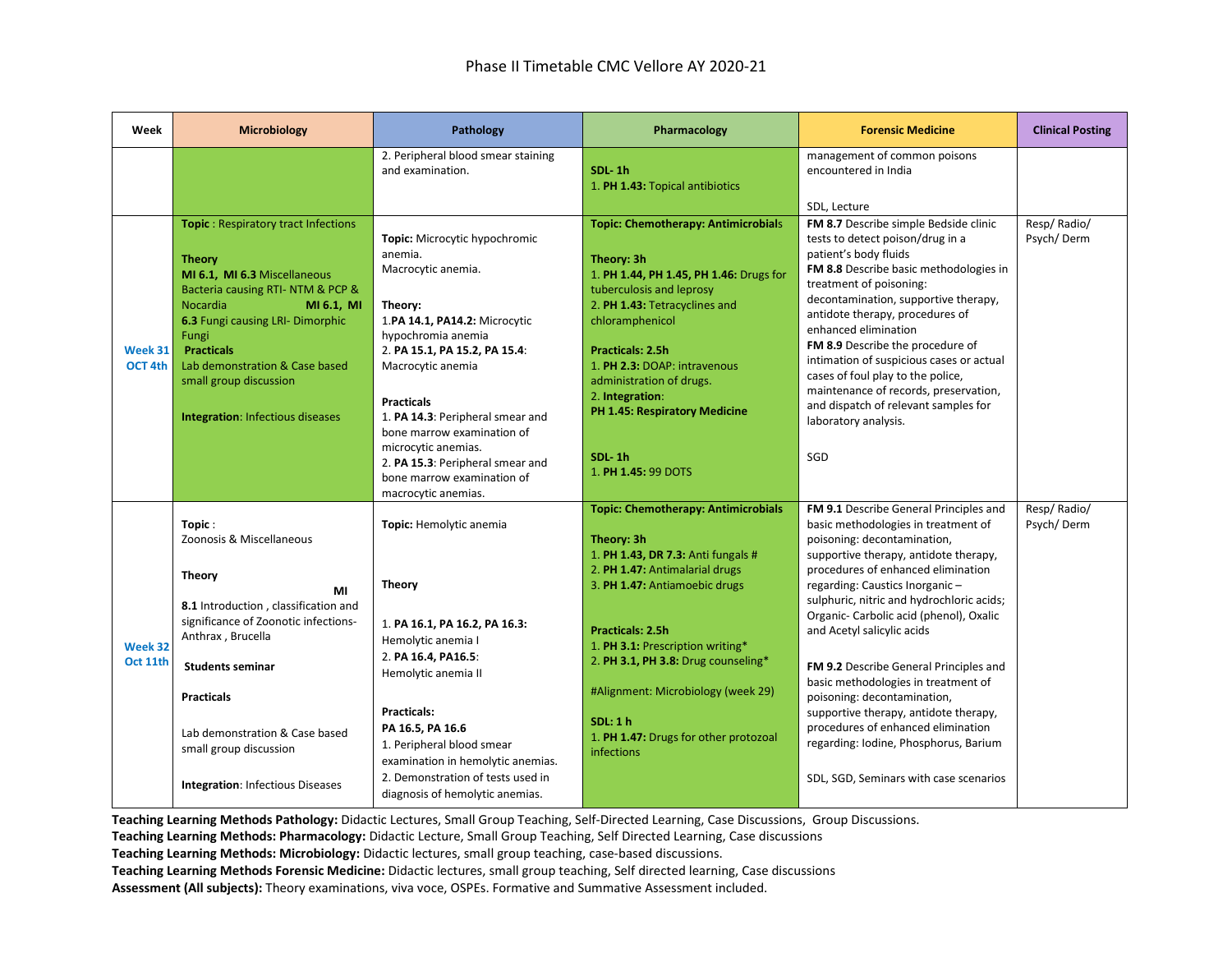| Week                | <b>Microbiology</b>                                                                                                                                                                                                                                                                     | Pathology                                                                                                                                                                                                                                                                                                                                                                                                                                                | Pharmacology                                                                                                                                                                                                                                                                                                                                                                                                                            | <b>Forensic Medicine</b>                                                                                                                                                                                                                                                                                                                                            | <b>Clinical Posting</b>   |
|---------------------|-----------------------------------------------------------------------------------------------------------------------------------------------------------------------------------------------------------------------------------------------------------------------------------------|----------------------------------------------------------------------------------------------------------------------------------------------------------------------------------------------------------------------------------------------------------------------------------------------------------------------------------------------------------------------------------------------------------------------------------------------------------|-----------------------------------------------------------------------------------------------------------------------------------------------------------------------------------------------------------------------------------------------------------------------------------------------------------------------------------------------------------------------------------------------------------------------------------------|---------------------------------------------------------------------------------------------------------------------------------------------------------------------------------------------------------------------------------------------------------------------------------------------------------------------------------------------------------------------|---------------------------|
|                     | <b>Summative assessment</b>                                                                                                                                                                                                                                                             |                                                                                                                                                                                                                                                                                                                                                                                                                                                          |                                                                                                                                                                                                                                                                                                                                                                                                                                         |                                                                                                                                                                                                                                                                                                                                                                     |                           |
| Week 33<br>OCT 18th | Topic: Zoonotic and Miscellaneous<br><b>Theory</b><br>MI 8.1 Agents causing Bacterial<br>Zoonosis- Rickettsiosis and Lyme<br>disease<br><b>SDL: Medical Entomology</b><br><b>Practicals</b><br>Lab demonstration & Case based<br>small group discussion<br><b>Integration: Medicine</b> | Topic: Aplastic anemia<br>Leukocyte disorders<br>Theory:<br>1. PA 13.4, PA14.1, PA17.1: Diagnosis<br>of anemia, aplastic anemia and<br>anemia of chronic disease.<br>2. PA 18.1: Benign White cell disorder<br><b>Vertical Integration: Clinical</b><br>Hematology<br><b>Practicals:</b><br>1. PA 17.1: Peripheral and bone<br>marrow examination of aplastic<br>anemia<br>2. PA 18.1: Peripheral blood<br>examination of benign white cell<br>disorders | <b>Topic:</b><br><b>Chemotherapy: Antimicrobials</b><br>Theory: 2h<br>1. PH 1.48: Antiviral drugs in HIV<br>2. PH 1.47: Antihelminthic drugs<br><b>Practicals: 3.5h</b><br>1. Activity: PH 1.35: Anaemia<br>2. PH 3.5: Selection of P-drugs*<br>3. PH 3.1: Prescription writing*<br>4. PH 3.1, PH 3.8: Drug counseling*<br>*Skills assessment<br><b>SDL:</b> (1h)<br>1. PH 1.48: Treatment of Sexually<br><b>Transmitted Infections</b> | <b>FM 9.3 Describe General</b><br>Principles and basic<br>methodologies in treatment<br>of poisoning:<br>decontamination, supportive<br>therapy, antidote therapy,<br>procedures of enhanced<br>elimination regarding:<br>Arsenic, lead, mercury,<br>copper, iron, cadmium and<br>thallium<br>SGD, Seminars with case<br>scenarios<br><b>Integration: Neurology</b> | Resp/Radio/<br>Psych/Derm |
| Week 34<br>OCT 25th | Topic: Zoonotic and Miscellaneous<br>Theory:<br>MI 8.1 Agent causing Viral<br>Zoonosis-1<br>MI 8.4 Agents causing viral<br>zoonosis II- Viral hemorrhagic<br>fevers<br><b>Practicals</b><br>Lab demonstration & Case<br>based small group discussion                                    | Topic: Leukocyte disorders<br>Plasma cell disorders<br>Theory:<br>1. PA 18.2: Acute leukemia<br>2. PA 18.2, PA 20.1:<br>Myeloproliferative neoplasm, chronic<br>lymphoproliferative disorder,<br>multiple myeloma<br>Practicals:                                                                                                                                                                                                                         | <b>Assessment for Pharmacology of</b><br><b>Antimicrobials: 3h</b><br><b>Topic: Miscellaneous</b><br>Theory: 1h<br>1. PH 1.63: Drug regulations<br>Practicals: 1.5h<br>1. PH 1.8: Case discussion: Drug<br>interactions<br>2. PH 5.7: Group activity: Ethical<br>prescribing                                                                                                                                                            | FM 9.4 Describe General Principles and<br>basic methodologies in treatment of<br>poisoning: decontamination,<br>supportive therapy, antidote therapy,<br>procedures of enhanced elimination<br>regarding: Ethanol, methanol, ethylene<br>glycol<br>SGD, Seminars with case scenarios<br><b>Integration: Medicine</b>                                                | Resp/Radio/<br>Psych/Derm |

**Teaching Learning Methods: Pharmacology:** Didactic Lecture, Small Group Teaching, Self Directed Learning, Case discussions

**Teaching Learning Methods: Microbiology:** Didactic lectures, small group teaching, case-based discussions.

**Teaching Learning Methods Forensic Medicine:** Didactic lectures, small group teaching, Self directed learning, Case discussions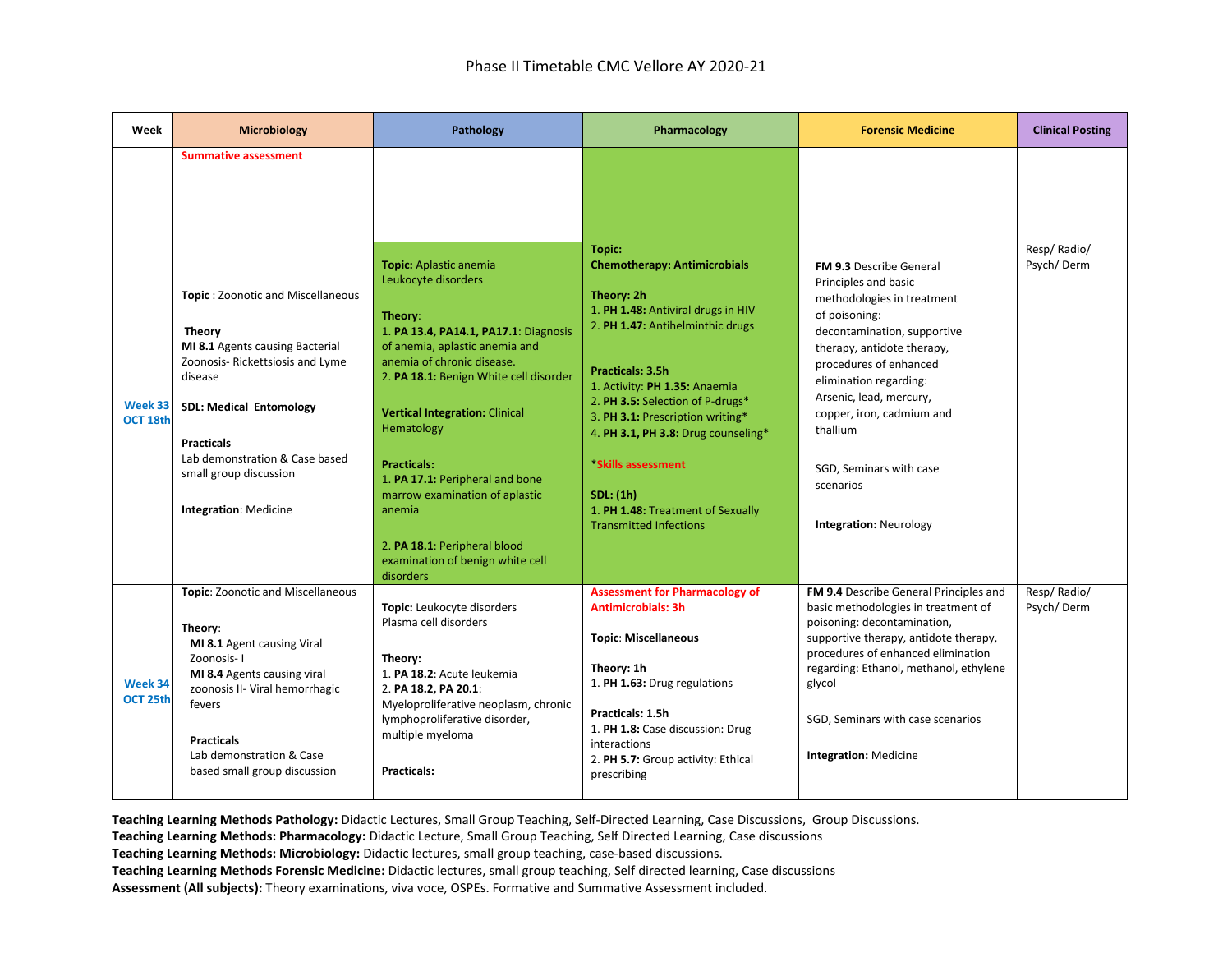| Week                      | <b>Microbiology</b>                                                                                                                                                                                                                                                                          | Pathology                                                                                                                                                                                                                                                                                            | Pharmacology                                                                                                                                                                                                                                                                                                                                                        | <b>Forensic Medicine</b>                                                                                                                                                                                                                                                                                                                                        | <b>Clinical Posting</b>   |
|---------------------------|----------------------------------------------------------------------------------------------------------------------------------------------------------------------------------------------------------------------------------------------------------------------------------------------|------------------------------------------------------------------------------------------------------------------------------------------------------------------------------------------------------------------------------------------------------------------------------------------------------|---------------------------------------------------------------------------------------------------------------------------------------------------------------------------------------------------------------------------------------------------------------------------------------------------------------------------------------------------------------------|-----------------------------------------------------------------------------------------------------------------------------------------------------------------------------------------------------------------------------------------------------------------------------------------------------------------------------------------------------------------|---------------------------|
|                           | Integration: Medicine                                                                                                                                                                                                                                                                        | 1. PA 18.2: Peripheral and bone<br>marrow examination of acute<br>leukemia and chronic leukemias.<br>2. PA 20.1: Features of multiple<br>myeloma                                                                                                                                                     |                                                                                                                                                                                                                                                                                                                                                                     |                                                                                                                                                                                                                                                                                                                                                                 |                           |
|                           | <b>Topic:</b> Zoonotic and Miscellaneous                                                                                                                                                                                                                                                     |                                                                                                                                                                                                                                                                                                      | <b>Topic: Miscellaneous</b>                                                                                                                                                                                                                                                                                                                                         | FM 9.5 Describe General Principles and                                                                                                                                                                                                                                                                                                                          | Resp/Radio/               |
| Week 35<br><b>NOV 1st</b> | <b>Theory</b><br>MI 2.7 Opportunistic infections -<br>Fungal<br><b>Terminal Practical Exam</b><br>Practical<br>Lab demonstration & Case based<br>small group discussion<br><b>Integration: Infectious Diseases</b><br><b>Terminal Practical Exam</b>                                         | Topic: Hemorrhagic disorders<br><b>Theory</b><br>1. PA 21.1, PA 21.2:<br>Hemostasis I<br>2. PA 21.4, PA 21.5:<br>Hemostasis II<br><b>Practicals:</b><br>1. Demonstration of screening tests<br>of coagulation and platelet<br>aggregometry.<br>Small group discussion:<br>PA 21.3<br>Case discussion | <b>Practicals: 5.5h</b><br>1. PH 1.51: Student seminar:<br>Occupational and environmental<br>pesticides, food adulterants, pollutants<br>and insect repellents<br>2. Tutorial<br>3. Integration:<br><b>PH 1.56:</b> Geriatric Pharmacology $-$<br><b>Dept of Geriatrics</b><br>Paediatric Pharmacology- Child health                                                | basic methodologies in treatment of<br>poisoning: decontamination,<br>supportive therapy, antidote therapy,<br>procedures of enhanced elimination<br>regarding: Organophosphates,<br>Carbamates, Organochlorines,<br>Pyrethroids, Paraquat, Aluminum and<br>Zinc phosphide<br>SGD, Seminars with case scenarios<br>Integration: Medicine/ Emergency<br>medicine | Psych/Derm                |
| Week 36<br><b>NOV 8th</b> | Topic: Zoonotic and Miscellaneous<br><b>Theory</b><br>MI 8.3 Oncogenic viruses<br>MI 8.4 Viral exanthematous<br>infections<br><b>Practicals</b><br>Lab demonstration & Case<br>based small group discussion<br><b>Integration: Pediatrics</b><br><b>AETCOM-HIV</b><br><b>Pandemic Module</b> | Topic: Blood banking and transfusion<br><b>Theory</b><br>1. PA 22.1, PA 22.2, PA22.4:<br>Immunohematology I<br>2. PA 22.5, PA22.6, PA22.7:<br>Immunohematolgoy II<br><b>Practicals:</b><br>1. PA 22.2: Blood grouping and typing<br>2. PA 16.7: Cross match<br>Small group discussion:               | <b>Topic: Miscellaneous</b><br><b>Practicals: 5.5h</b><br>1. PH 1.52: Case discussion: toxicology<br>2. PH 3.3: Critical evaluation of drug<br>promotional literature*<br>3. Tutorial<br>4.Integration: PH 1.52: Management<br>of common poisoning, common stings<br>and bites- ICU/Medicine<br>SDL:1h<br>1. PH 1.53: Heavy metal poisoning and<br>chelating agents | <b>FM 9.6 Describe General</b><br>Principles and basic<br>methodologies in treatment<br>of poisoning:<br>decontamination, supportive<br>therapy, antidote therapy,<br>procedures of enhanced<br>elimination regarding:<br>Ammonia, carbon monoxide,<br>hydrogen cyanide &<br>derivatives, methyl<br>isocyanate, tear (riot control)<br>gases                    | Resp/Radio/<br>Psych/Derm |

**Teaching Learning Methods Pathology:** Didactic Lectures, Small Group Teaching, Self-Directed Learning, Case Discussions, Group Discussions.

**Teaching Learning Methods: Pharmacology:** Didactic Lecture, Small Group Teaching, Self Directed Learning, Case discussions

**Teaching Learning Methods: Microbiology:** Didactic lectures, small group teaching, case-based discussions.

**Teaching Learning Methods Forensic Medicine:** Didactic lectures, small group teaching, Self directed learning, Case discussions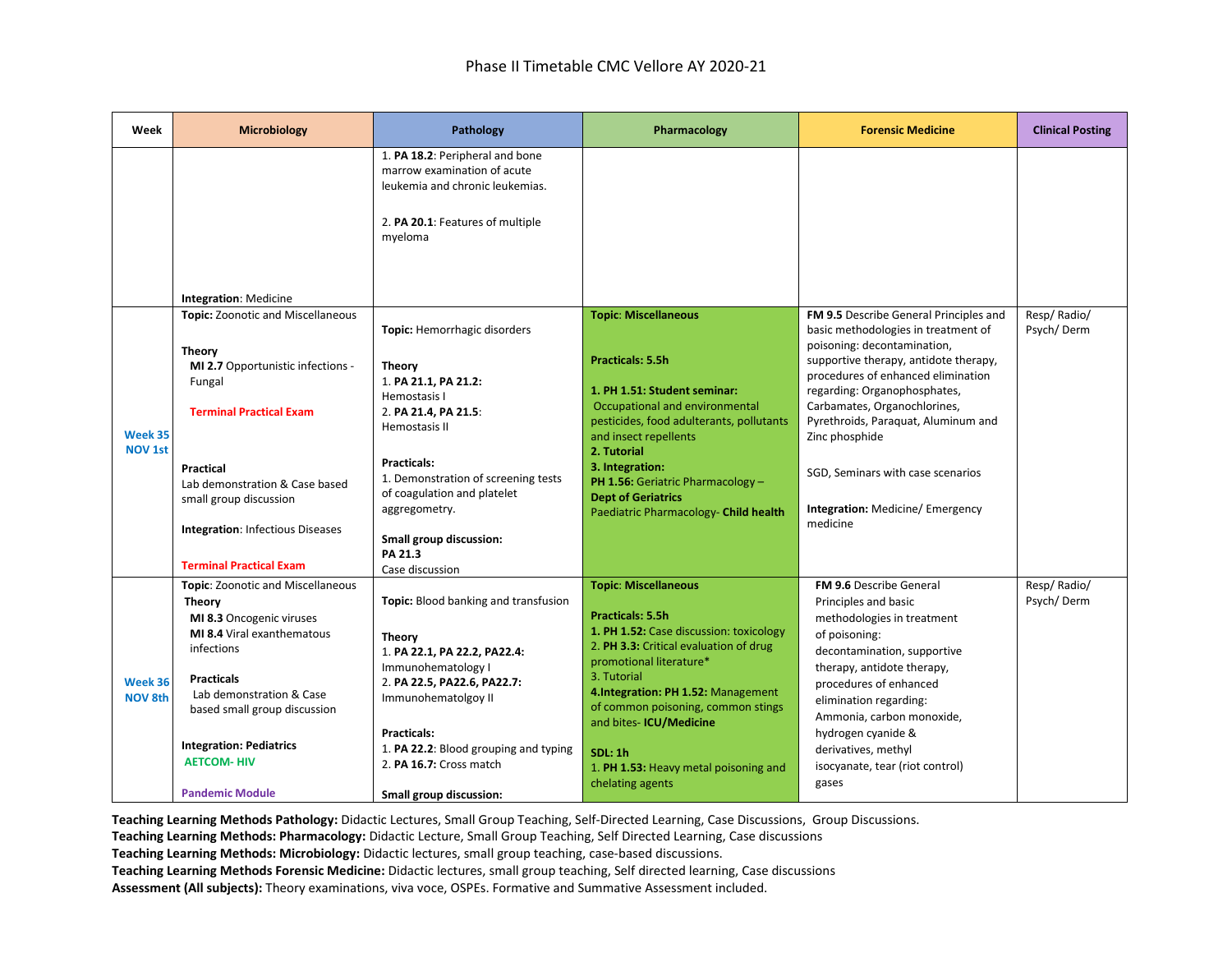| Week                       | <b>Microbiology</b>                                                                                                                                                                                                                                                                                                    | Pathology                                                                                                                                                                                                                                                                             | Pharmacology                                                                                                                                                                                                                                                                                                                                                                                                                                                             | <b>Forensic Medicine</b>                                                                                                                                                                                                                                                                                                                                                                                                                                                                                                                                                                                                                                                                                                                                         | <b>Clinical Posting</b>   |
|----------------------------|------------------------------------------------------------------------------------------------------------------------------------------------------------------------------------------------------------------------------------------------------------------------------------------------------------------------|---------------------------------------------------------------------------------------------------------------------------------------------------------------------------------------------------------------------------------------------------------------------------------------|--------------------------------------------------------------------------------------------------------------------------------------------------------------------------------------------------------------------------------------------------------------------------------------------------------------------------------------------------------------------------------------------------------------------------------------------------------------------------|------------------------------------------------------------------------------------------------------------------------------------------------------------------------------------------------------------------------------------------------------------------------------------------------------------------------------------------------------------------------------------------------------------------------------------------------------------------------------------------------------------------------------------------------------------------------------------------------------------------------------------------------------------------------------------------------------------------------------------------------------------------|---------------------------|
|                            |                                                                                                                                                                                                                                                                                                                        | Case discussion                                                                                                                                                                                                                                                                       | *Skill assessment                                                                                                                                                                                                                                                                                                                                                                                                                                                        | SGD, Seminars with case<br>scenarios                                                                                                                                                                                                                                                                                                                                                                                                                                                                                                                                                                                                                                                                                                                             |                           |
| Week 37<br><b>NOV 15th</b> | <b>Topic: Zoonotic and Miscellaneous</b><br><b>Theory</b><br>MI 8.5 Hospital acquired infections<br>& surveillance of HAI<br>MI 8.6, MI 8.7 Infection control &<br>Use of PPE, HH & BMW<br><b>Practicals</b><br><b>DOAP-</b> Hand Hygiene<br><b>DOAP-</b> Personal Protective<br>Equipment<br><b>Integration: HICC</b> | <b>Topic:</b> Clinical Pathology<br>Theory:<br>1. PA 23.1: Urine analysis<br>2. PA 23.2: Cavity fluids and semen<br>analysis<br>Practicals PA 23.1:<br>Urine analysis<br>Small group discussion<br>PA 23.1:<br>Case based discussion - Nephrology<br>Vertical Integration: Nephrology | <b>Topic: Miscellaneous</b><br>Practicals: 3.5h<br>1.Spotters<br>2. PH 5.3: Drug use in emergencies and<br>long term<br>3.Integration: PH 1.57: Drugs acting on<br>skin - Dermatology<br>4. Integration: PH 1.58: Ocular<br>Pharmacology - Ophthalmology<br><b>SDL: 1h</b><br>1. PH 1.62: Antiseptics, disinfectants*<br><b>AETCOM: 2h</b><br>1. PH 5.1: Risk versus benefit,<br>communication to patient on ADRs<br>2. PH 3.4: ADR analysis after visit to<br>the wards | FM 10.1 Describe General Principles<br>and basic methodologies in treatment<br>of poisoning: decontamination,<br>supportive therapy, antidote therapy,<br>procedures of enhanced elimination<br>regarding:<br>i. Antipyretics - Paracetamol,<br>Salicylates<br>ii. Anti-Infectives (Common antibiotics<br>- an overview)<br>iii. Neuropsycho-toxicology<br>Barbiturates, benzodiazepines,<br>phenytoin, lithium, haloperidol,<br>neuroleptics, tricyclics<br>iv. Narcotic Analgesics, Anesthetics,<br>and Muscle Relaxants<br>v. Cardiovascular Toxicology<br>Cardiotoxic plants - oleander, odollam,<br>aconite, digitalis<br>vi. Gastro-Intestinal and Endocrinal<br>Drugs - Insulin<br>SDL, SGD, Seminars with case scenarios<br><b>Integration: Medicine</b> | Resp/Radio/<br>Psych/Derm |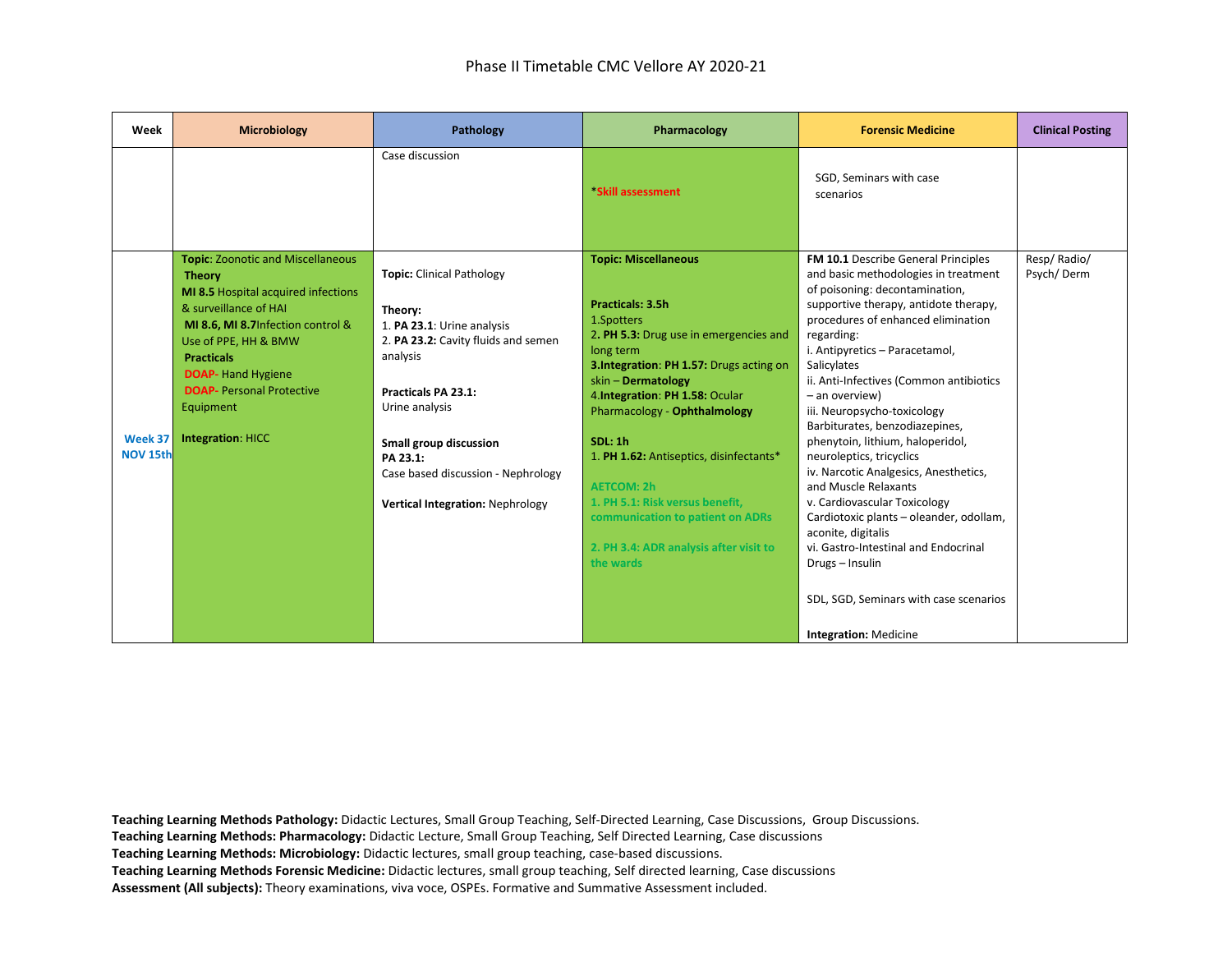| Week                     | <b>Microbiology</b>                                                                                                                                                | Pathology                                                                                    | Pharmacology                                                                                                       | <b>Forensic Medicine</b>                                                                                            | <b>Clinical Posting</b> |  |
|--------------------------|--------------------------------------------------------------------------------------------------------------------------------------------------------------------|----------------------------------------------------------------------------------------------|--------------------------------------------------------------------------------------------------------------------|---------------------------------------------------------------------------------------------------------------------|-------------------------|--|
|                          | <b>Topic: Zoonotic and Miscellaneous</b><br><b>Theory</b><br>MI 8.9, MI 8.10, MI 8.13 Diagnostic<br>Stewardship & AMSP<br><b>MI 8.16 National Control Programs</b> | PA 9.6 AIDS<br>PA 9.1 to 9.5, PA 9.7<br>Immunopathology<br>PA 12.1 to 12.3 Environmental and | <b>Topic: Antimicrobials</b><br>Theory: 1h<br>1. PH 1.43: Anti-microbial stewardship<br><b>Practicals: 3h</b>      | FM 11.1 Describe features and<br>management of Snake bite, scorpion<br>sting, bee and wasp sting and spider<br>bite | Comm Health #           |  |
| Week 38                  | <b>Practicals</b>                                                                                                                                                  | nutritional disease<br>PA 12.1 Radiation injury                                              | 1. PH 1.43: Framing antibiotic policy<br>guidelines<br>2. PH 1.54: Student seminar: Vaccines                       | SGD, Seminars with case scenarios<br>Integration: Medicine                                                          |                         |  |
| <b>NOV</b><br>22nd       | <b>OSPE</b> - laboratory tests used in<br>diagnosis of the infectious disease                                                                                      | PA 11.1 to 11.3 Pediatric and genetic<br>diseases<br>PA 10.4 Syphilis                        | 3. Integration: PH 1.55: National<br><b>Health Programme - Community</b><br><b>Medicine</b><br><b>AETCOM: 1.5h</b> |                                                                                                                     |                         |  |
|                          | <b>Integration: Community Medicine</b>                                                                                                                             | PA 10.4 Parasitic and Fungal<br>(Self-learning modules)                                      | 1. PH 1.43: Rational use of<br><b>antimicrobials</b>                                                               |                                                                                                                     |                         |  |
|                          | <b>Summative Assessment</b>                                                                                                                                        | Pre-recorded lectures                                                                        |                                                                                                                    |                                                                                                                     |                         |  |
| Week 39<br>29 Nov        | <b>Revision/Preparatory examinations</b>                                                                                                                           |                                                                                              |                                                                                                                    |                                                                                                                     |                         |  |
| Week 40<br>6 Dec         |                                                                                                                                                                    |                                                                                              | <b>Revision / Preparatory examinations</b>                                                                         |                                                                                                                     |                         |  |
| Week 41<br>13 Dec        | Revision                                                                                                                                                           | Revision                                                                                     | Revision                                                                                                           | Revision                                                                                                            | Revision                |  |
| Week 42<br><b>20 Dec</b> | Vacation                                                                                                                                                           |                                                                                              |                                                                                                                    |                                                                                                                     |                         |  |
| Week 43<br>27 Dec        | Vacation                                                                                                                                                           |                                                                                              |                                                                                                                    |                                                                                                                     |                         |  |
| Week 44<br>3 Jan         | University Examination (Tentative Dates)                                                                                                                           |                                                                                              |                                                                                                                    |                                                                                                                     |                         |  |

**Teaching Learning Methods: Pharmacology:** Didactic Lecture, Small Group Teaching, Self Directed Learning, Case discussions

**Teaching Learning Methods: Microbiology:** Didactic lectures, small group teaching, case-based discussions.

**Teaching Learning Methods Forensic Medicine:** Didactic lectures, small group teaching, Self directed learning, Case discussions